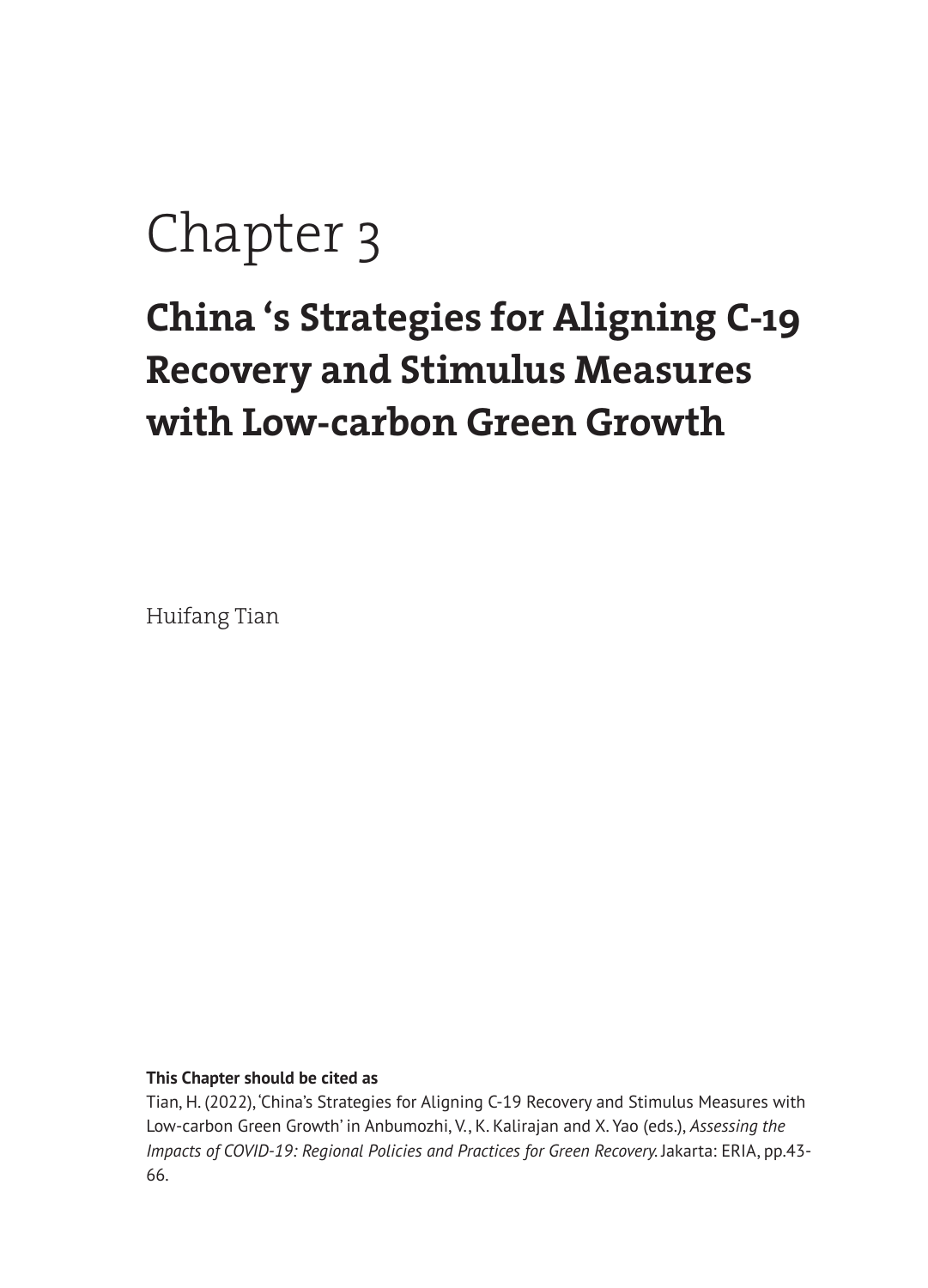# Chapter 3

**China 's Strategies for Aligning C-19 Recovery and Stimulus Measures with Low-carbon Green Growth**

Huifang Tian

Chinese Academy of Social Sciences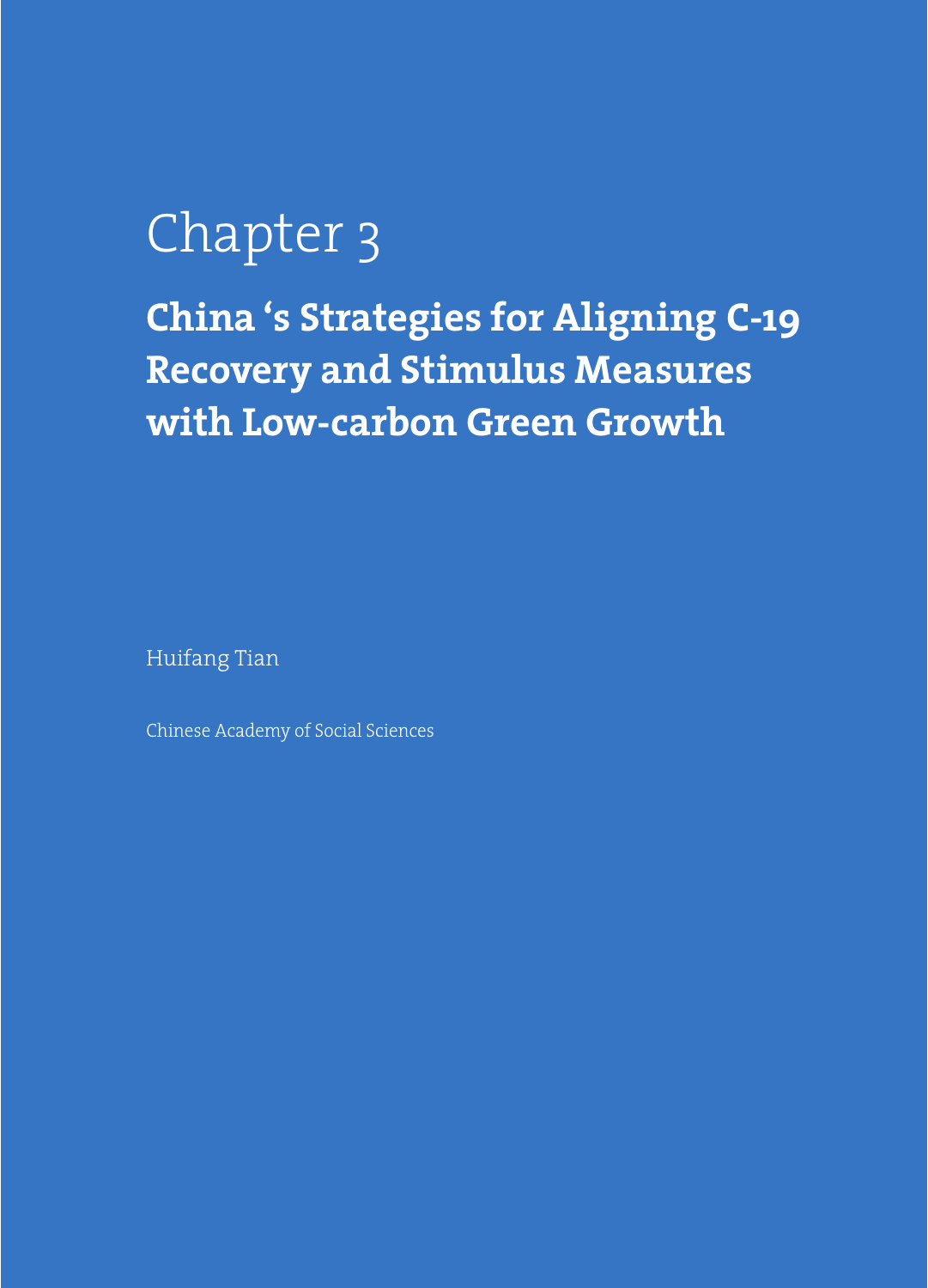# **Chapter 3: China's Strategies for Aligning C-19 Recovery and Stimulus Measures with Low-Carbon Green Growth**

| 1. Background                                            | 45 |
|----------------------------------------------------------|----|
| 2. COVID-19 Crisis and its Impact on China               | 45 |
| 3. China's Stimulus Packages                             | 51 |
| 4. China's Green Recovery Packages                       | 52 |
| 5. New Ambitious Climate Commitment and Potential Impact | 63 |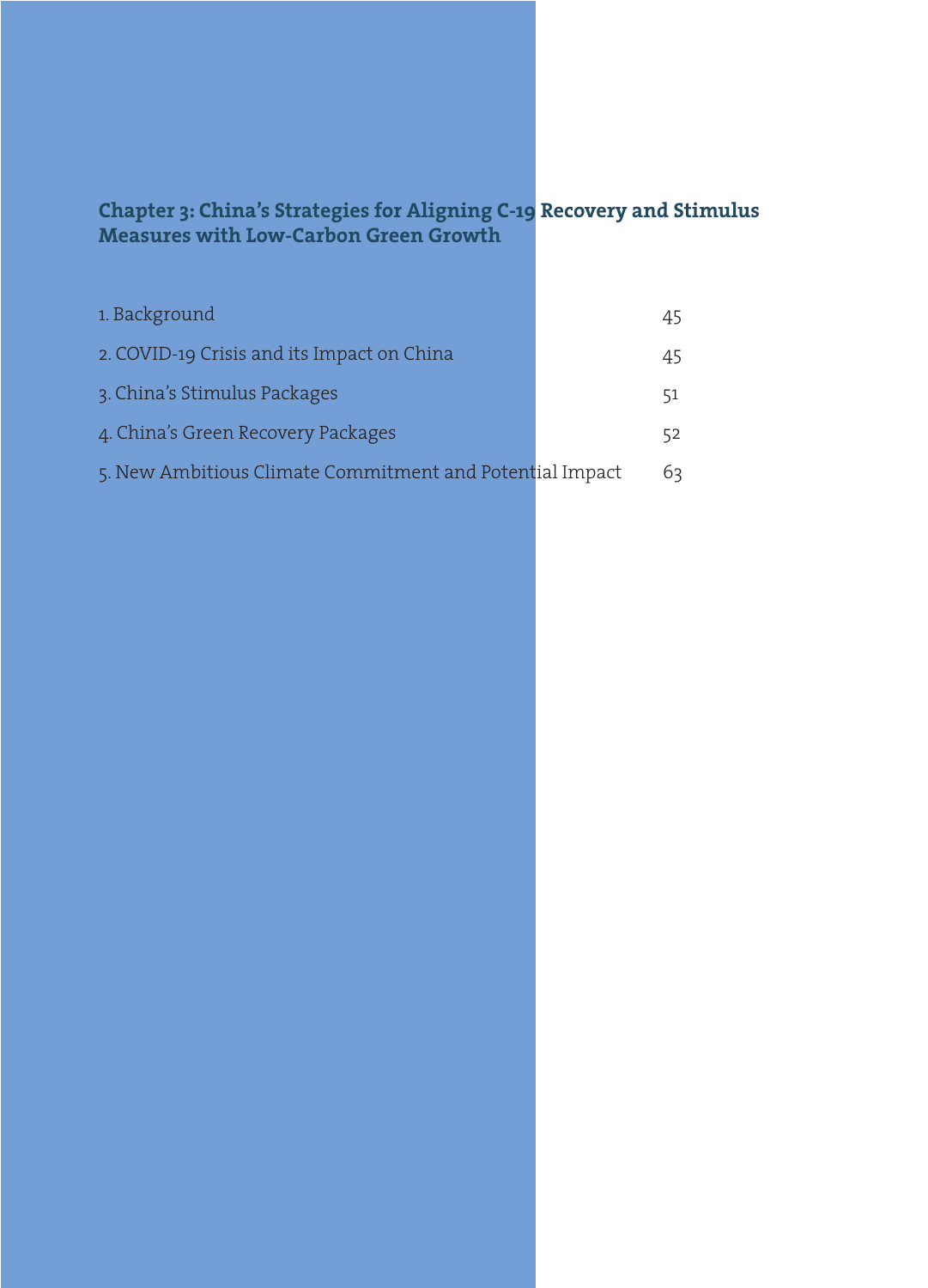# **1. Background**

The coronavirus disease (COVID-19) outbreak in 2020 is a major public health emergency in China, with the fastest transmission, widest range of infections, and the highest difficulty in control and prevention. It not only had a marked impact on the economy, but tested the country's governance ability. The shutdown of factories and disruption of upstream and downstream industrial chains caused by the pandemic have triggered a global rethinking of industrial layout and added uncertainty to the policy choices for China's economic recovery. This paper summarises the effects of the COVID-19 crisis and China's economic resilience, and analyses its stimulus policies and measures, as well as its new climate commitment and potential impact.

# **2. COVID-19 Crisis and its Impact on China**

Since the outbreak of COVID-19, China has launched high-level measures to prevent the spread of the pandemic, strictly restricting the movement of people, and bringing the pandemic under control within a relatively short period of time.

China's economic performance in the first and second quarters was in the doldrums due to the impact of the pandemic, but it began to recover in the second quarter (Figure 3.1). In the first quarter, China's gross domestic product (GDP) reached CNY2.0554 trillion, down 6.8% year-on-year in terms of comparable prices; the added value of the primary industry was down 3.2%, the secondary industry down 9.6%, the tertiary industry

down 5.2%. In the second quarter, GDP grew 3.2%, up 10 percentage points from the first quarter. In the fourth quarter, China's GDP already rose more strongly than a year earlier.

In terms of personal income and employment, the cumulative per capita disposable income was only CNY8,561 in the first quarter, sharply down from the previous quarter (Figure 3.2). The pressure on employment had increased significantly due to the increased number of loss-making companies in the first quarter (Figure 3.3). From January to April, only 3.54 million new urban jobs were created, 1.05 million fewer than the same period last year (Figure 3.4). The urban unemployment rate stood at 6.0% in April, 0.1 percentage point higher than in March. However, as prevention continues to improve, the employment situation shows positive changes. By the end of April, the number of migrant workers had returned to 90% of its usual level. With the implementation of various policies to stabilise employment and ensure people's livelihoods, such as social security reductions, refunds of unemployment insurance, and subsidies for ensuring job stability, people's income and employment situation have gradually improved.

From the perspective of industrial production, from January to April, the value added of industrial enterprises decreased by 4.9% year-on-year, and the profits of industrial enterprises decreased by 27.4%. Amongst them, manufacturing fell 5.4%, while high-tech manufacturing was up 0.5%; electricity, heat, gas and water production and supply fell 3.9%; the production of basic raw materials and new products maintained growth, and the output of natural gas, crude oil, 10 kinds of non-ferrous metals, ethylene and crude steel increased by 10.3%, 2.0%, 2.6%, 0.7%, and 1.3%, respectively.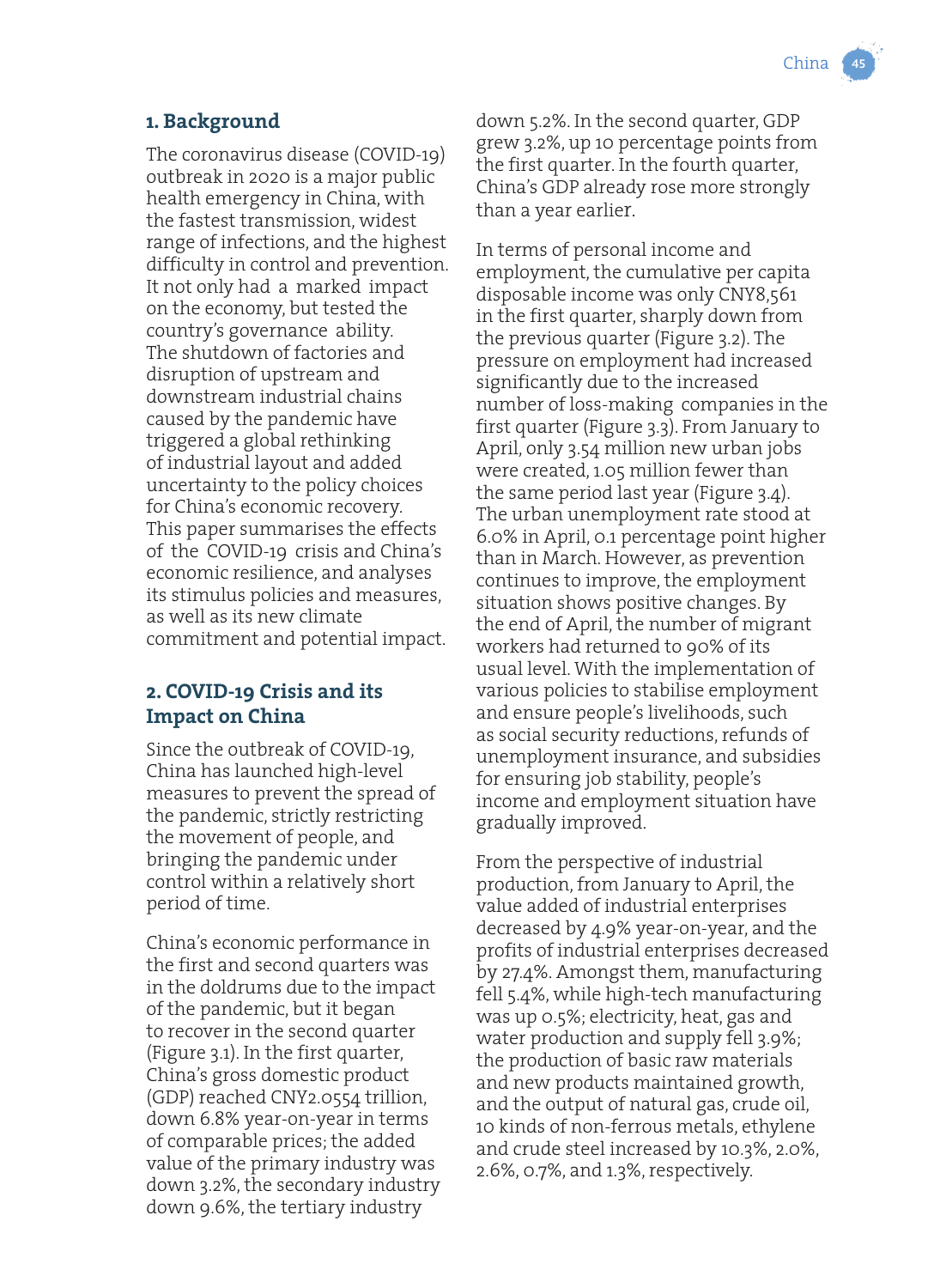

**Figure 3.1 China's Quarterly GDP And GDP Growth Rate** 

With the accelerated resumption of work and the orderly restoration of economic and social order, the short-term impact of the pandemic on industrial production was gradually being eliminated (Figure 3.5). By the end of May, the average operation rate of scale industrial enterprises had reached 99.1%, and the resumption rate of small and medium-sized enterprises had exceeded 89%. In August, the high-tech manufacturing sector grew by 7.6% yearon-year, significantly faster than the growth of the above-scale industries. Production of new energy vehicles increased by more than 30% in the same month, while output of service robots and smartwatches all increased by more than 70%.

From January to April, fixed asset investment (excluding rural households) reached CNY13.682 trillion (Figure 3.6), down 10.3% from a year earlier, with the tertiary industry accounting for 67.8% of total investment, while investment in computer and equipment manufacturing, e-commerce services, and professional services grew by 15.4%, 25.6%, and 12.5%, respectively. Some areas of livelihood security, such as the production and supply of electricity, heat, gas, and water, saw an increase in investment. The actual use of foreign investment was down by 6.1% yearon-year from January to April, but the actual use of foreign capital in hightech industries grew by 2.7%. Amongst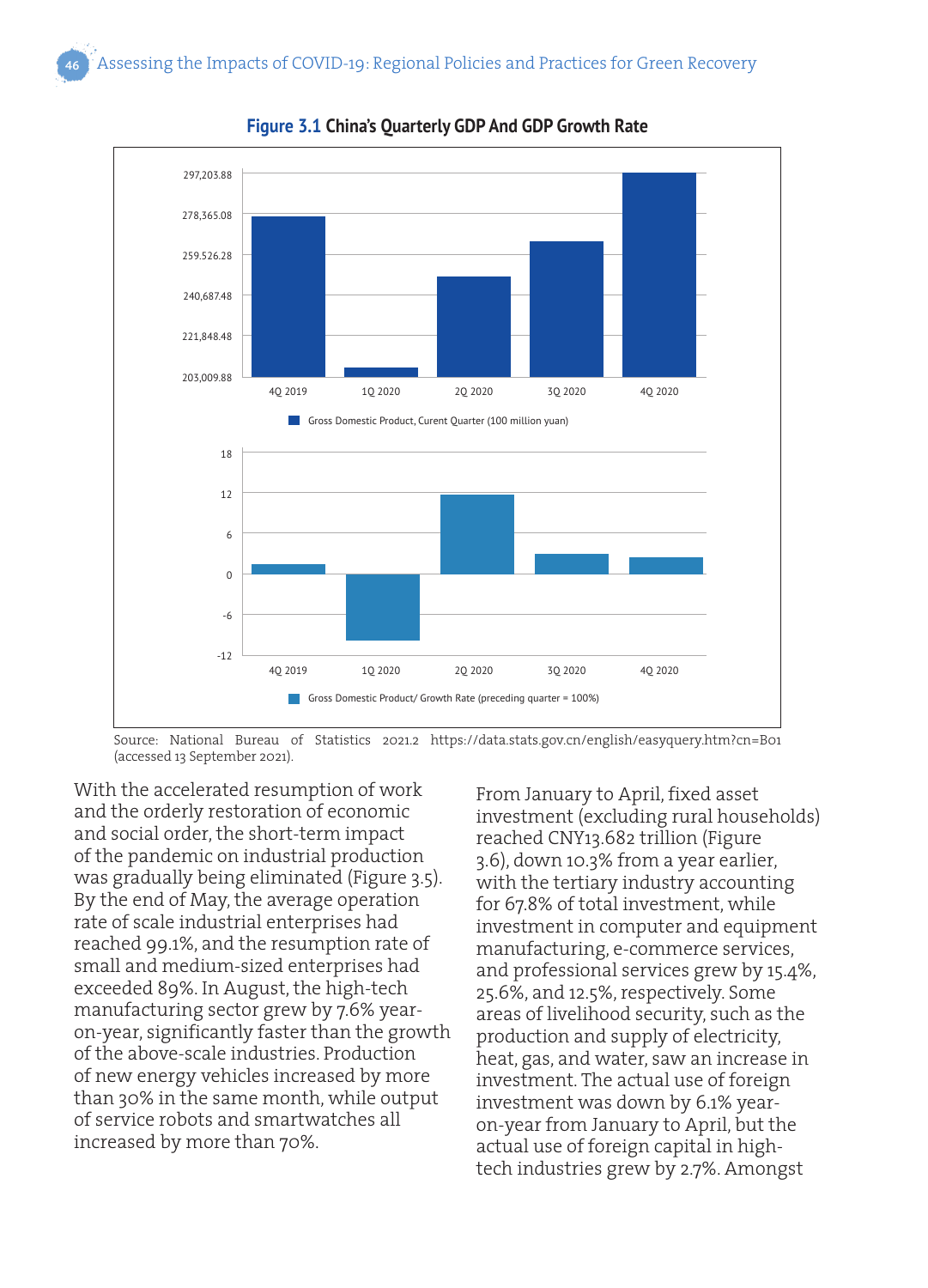

**Figure 3.2 China's Quarterly Cumulative Per Capita Disposable Income (in yuan)**



**Figure 3.3 The Monthly Number of Loss-Making Enterprises During the Pandemic**

Source: National Bureau of Statistics 2021.2 https://data.stats.gov.cn/english/easyquery.htm?cn=B01 (accessed 13 September 2021).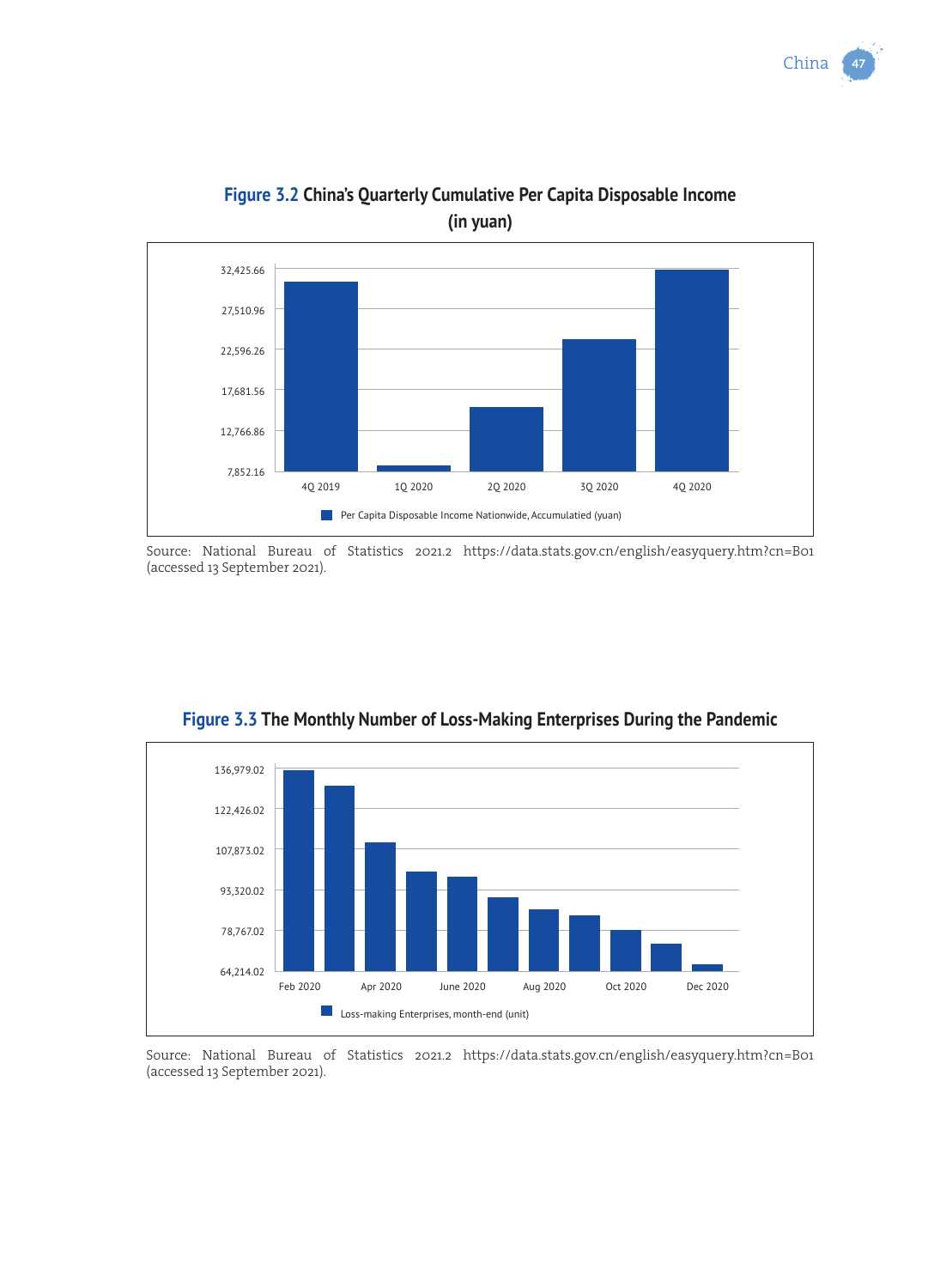

**Figure 3.4 China's Urban Unemployment Rate during the Pandemic (%)**





Source: National Bureau of Statistics 2021.2 https://data.stats.gov.cn/english/easyquery.htm?cn=B01 (accessed 13 September 2021).

them, information services, e-commerce services, and professional and technical services grew by 46.9%, 73.8%, and 99.6%, respectively.

As for consumption, from January to April, total retail sales of consumer goods reached CNY10.675 trillion (Figure 3.7), down 16.2% year-on-year. Amongst them, catering revenue was down 41.2%, and retail sales of goods down 13.1%, while commodities closely related to people's life showed an increasing trend, with grain and oil, food, beverages, and medicine growing

by 13.8%, 6.3%, and 4.3% respectively. Online retail and other emerging forms of consumption continued to maintain rapid growth (Figure 3.8). From January to April, online retail sales reached CNY2.575 trillion, up 8.6%. With the gradual elimination of pandemic factors and steady recovery of logistics and transportation, consumer demand gradually recovered, and China's consumer market will maintain a longterm stable and sustainable development trend. New forms of consumption, such as new retail sales and contactless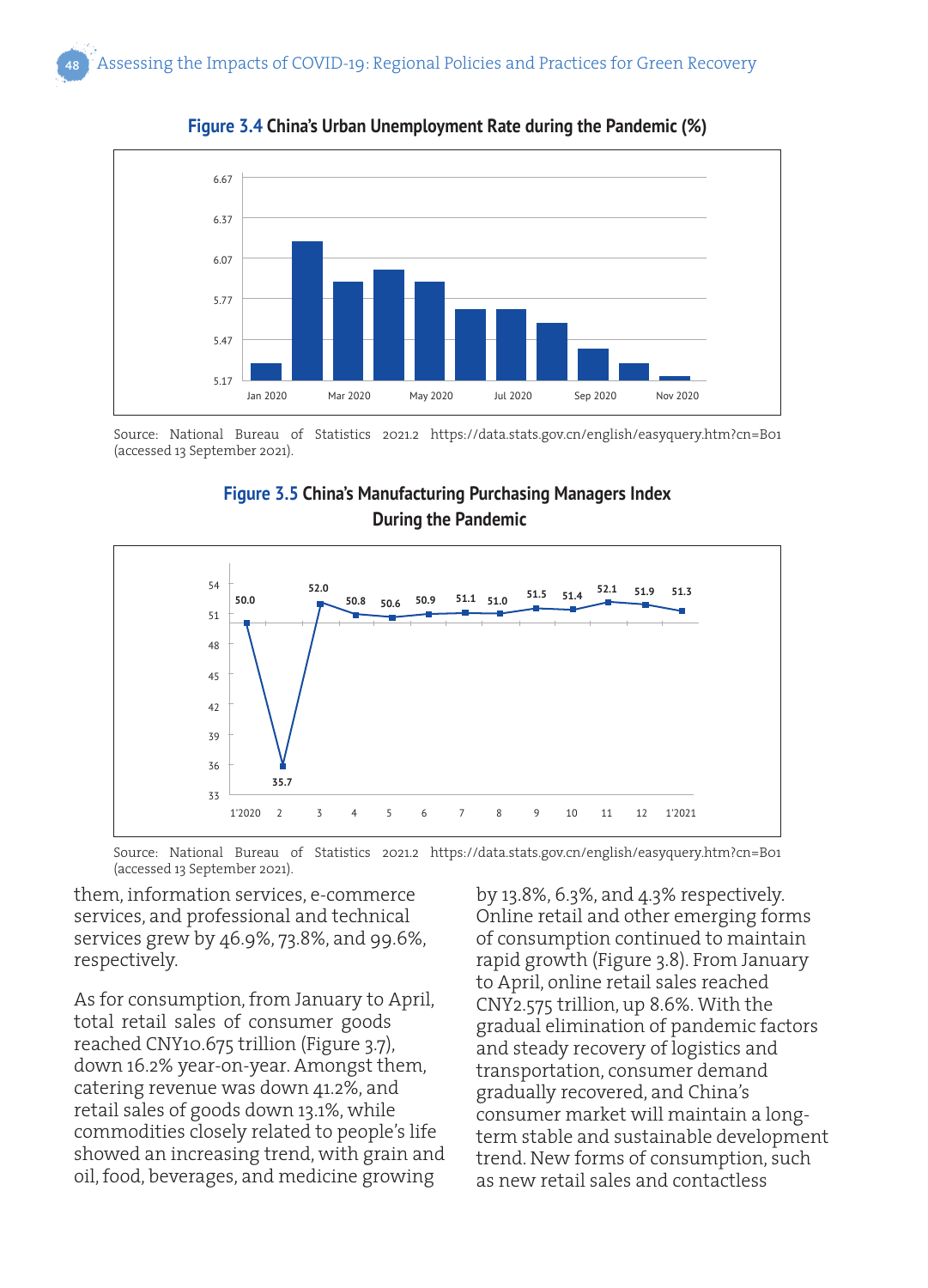China



**Figure 3.6 Cumulative Growth of Investment Actually Completed in Fixed Assets (%)**

Source: National Bureau of Statistics 2021.2 https://data.stats.gov.cn/english/easyquery.htm?cn=B01 (accessed 13 September 2021).



**Figure 3.7 Monthly Total Retail Sales of Consumer Goods (CNY100 Million)**

Source: National Bureau of Statistics 2021.2 https://data.stats.gov.cn/english/easyquery.htm?cn=B01 (accessed 13 September 2021).

consumption based on the digital economy, have developed rapidly, further strengthening economic recovery.

China's foreign trade was severely impacted by the pandemic. In US dollar terms, imports and exports from January to May totalled US\$165 billion, down 8.0%, with exports down 7.7%, and imports down 8.2% (Figure 3.9). Since then, COVID-19 has had less and less

impact, and the growth of both imports and exports turned positive in June. From January to July, China-ASEAN trade has surged by 6.6% to CNY2.41 trillion. In addition, China's trade with the EU and Japan are also growing. It is worth noting that the total trade volume between China and the US fell by 3.3% to CNY2.03 trillion.

From the energy and power industry, installed capacity of wind and solar power has maintained rapid growth, and was less impacted by the pandemic.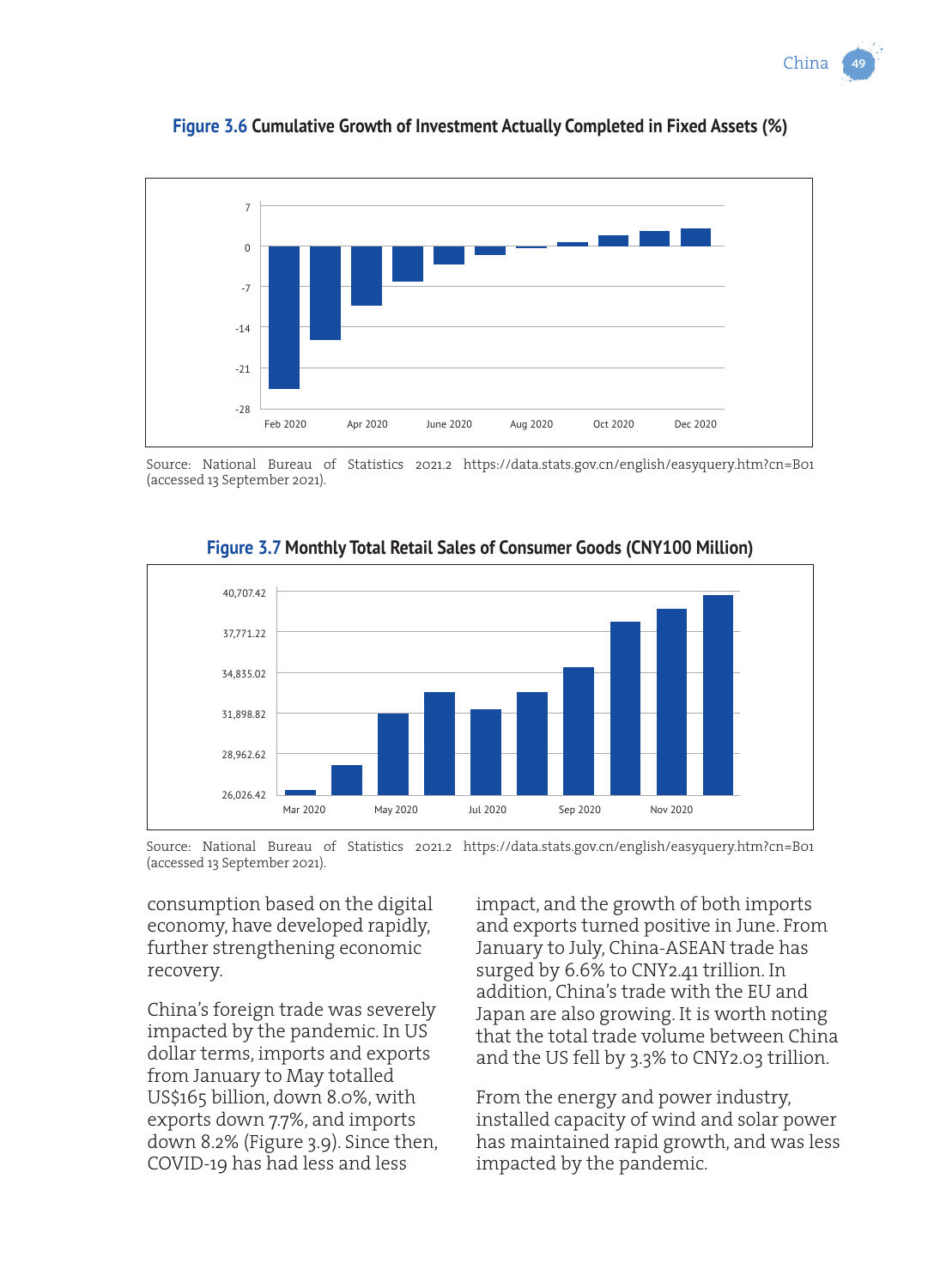

**Figure 3.8 Accumulated Online Retail Sales (CNY100 million)**



**Figure 3.9 Exports and Imports During the Pandemic (thousand US\$)**

Note: Export on the left in red, and import on the right in blue.

Source: National Bureau of Statistics 2021.2 https://data.stats.gov.cn/english/easyquery.htm?cn=B01 (accessed 13 September 2021).

By the end of August, China's installed power-generating capacity reached 2.07 billion kW, up 5.8% year-on-year. Hydropower generated 360 million kW, up 2.7%. Thermal power reached 1.22 billion kW, up 3.9% (Figure 3.10), of which coal-fired power generation reached 1.06 billion kW, up 3.2%, and gas-fired power 95.31 million kW, up 6.4%. Nuclear power reached 48.77 million kW, up 3.8%, wind power 220 million kW, up 12.2%, and solar power 220 million kW, up 17.0%. From

January to August, major power generation enterprises in China invested CNY255.5 billion in power projects, up 47.4% year-on-year, of which investment in clean energy accounted for 92.7%: by category, hydropower reached CNY55.2 billion, up 15.7%, thermal power reached CNY26.7 billion, down 33.2%, and nuclear power reached CNY20.2 billion, down 4.9%, while wind power reached CNY132.9 billion, up 145.4%.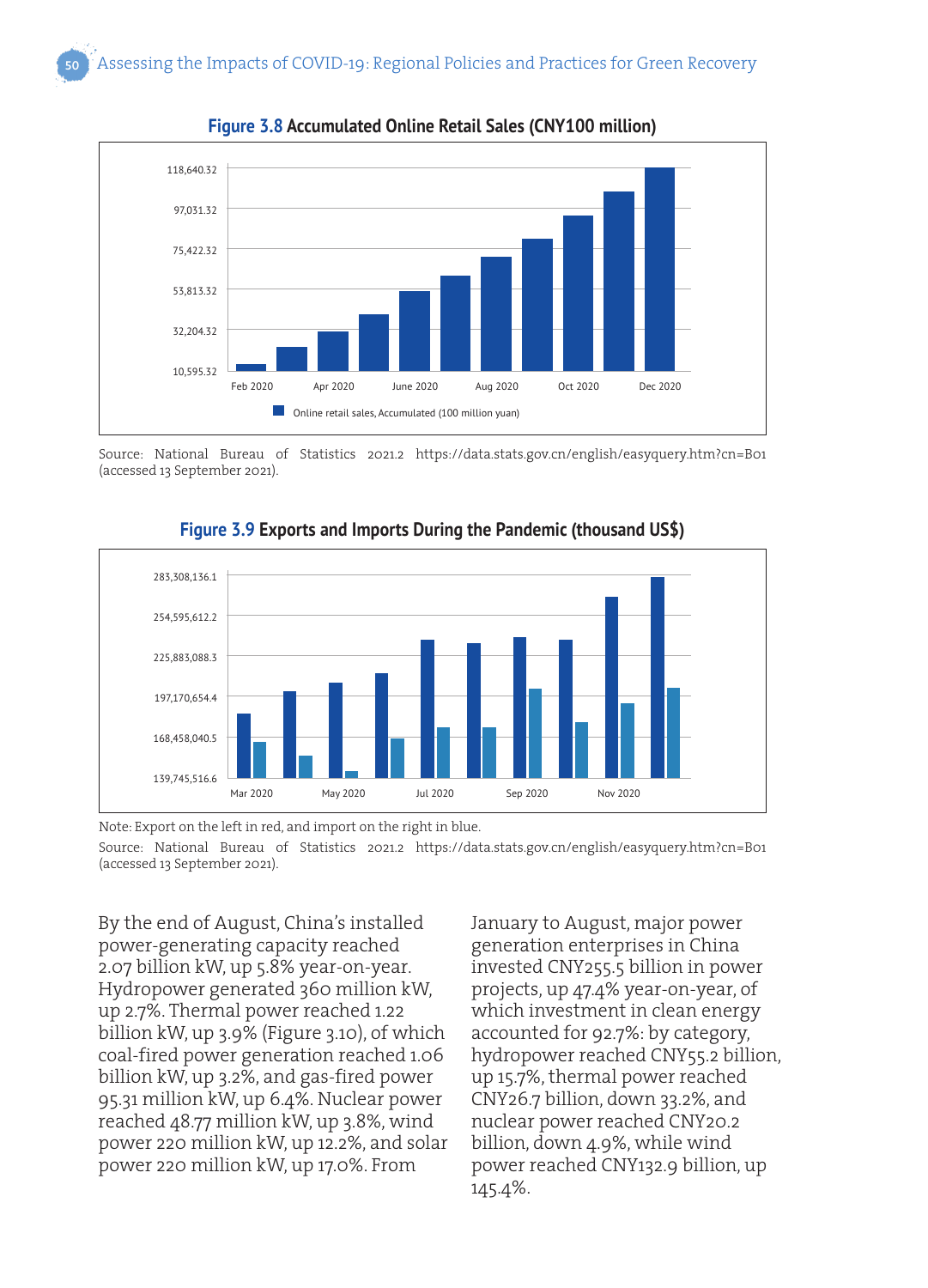

**Figure 3.10 Output of Thermal Power Generation During the Pandemic (100 Million kWh)**

In general, thanks to the government's policy efforts to stabilise growth, China's economy has achieved a V-shaped rebound, with GDP growth of -6.8% in the first quarter, 3.2% in the second quarter, 4.9% in the third quarter, and 6.1% in the fourth quarter. According to the Statistical Communique of the People's Republic of China on 2020 National Economic and Social Development issued by the National Bureau of Statistics on 28 February 2021, the annual GDP of the People's Republic of China reached CNY10.1598 trillion, an increase of 2.3% over the previous year, the only economy with positive growth. The forecasts of the International Monetary Fund (IMF), the World Bank, and the Organisation for Economic Co-operation and Development for China's GDP growth in 2021 are 8.2%, 6.9%, and 6.8% respectively, showing global confidence in China's economic recovery. But at the same time, it needs to be noted that some indicators about China are still weak, and the impact of the pandemic needs time to be made up. Due to the huge impact of the

pandemic on the world economy, external risks and challenges facing China are significantly increasing, and China's economic recovery is still under pressure.

# **3. China's Stimulus Packages**

Due to proactive and effective preventive measures, China's economy has been able to get back on track in the short term. Thus, China's current stimulus plan was not as drastic as the one implemented in the 2008 financial crisis. In response to the pandemic, China increased its policy stimulus by looking at the specific pandemic situation and economic situation step by step. At the meeting of the Political Bureau of the CPC Central Committee held on 17 April 2020, the 'six guarantees' were put forward for the first time, namely, to ensure people's employment, basic livelihood, market entities, food and energy security, stability of industrial and supply chains, and the construction of grassroots.

Based on the policies already introduced, China's stimulus plan has three main aspects: the first is the policy of rescuing the corporate sector, including reducing taxes and fees, and supporting the corporate rescue; the second is direct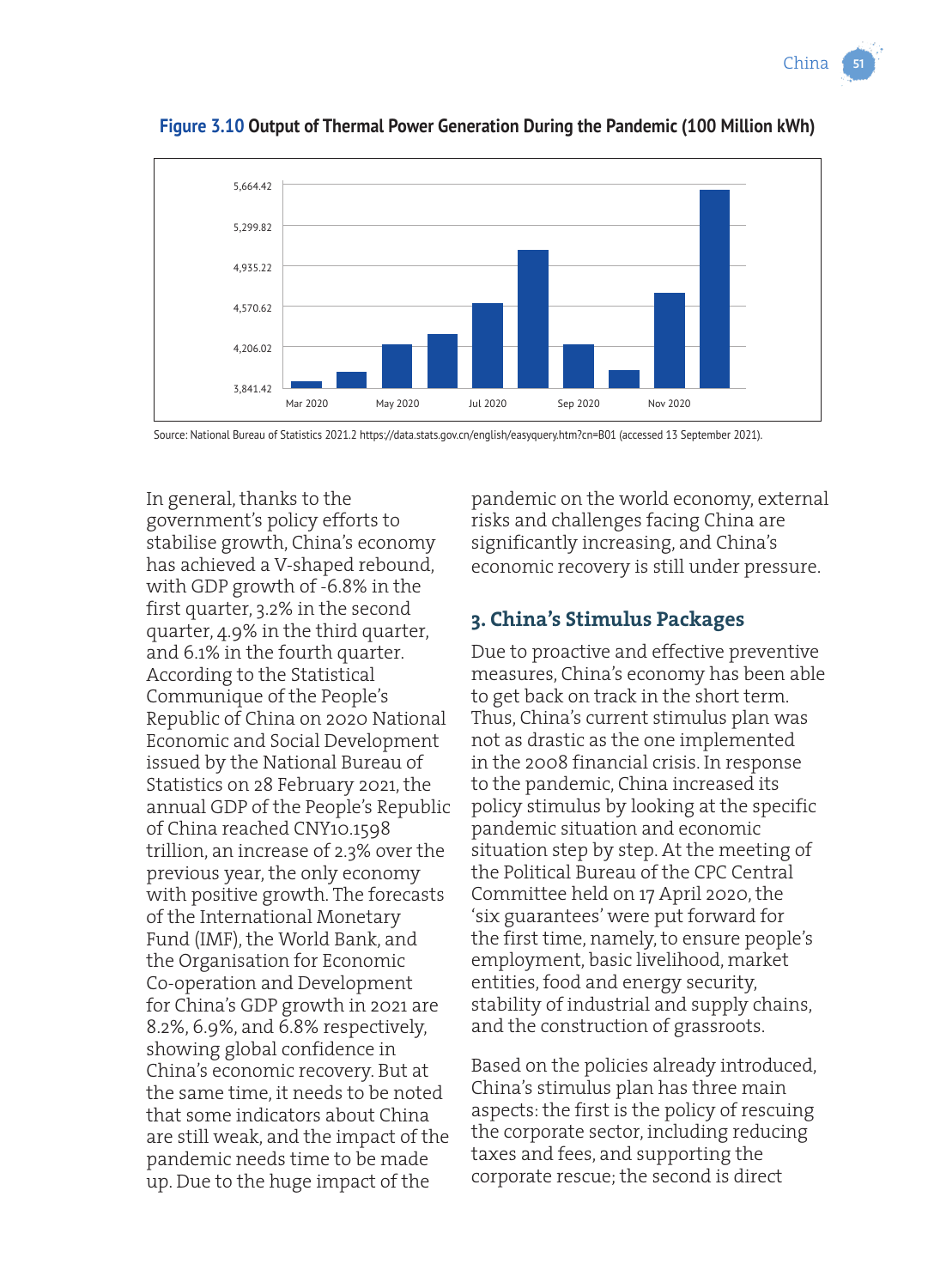assistance to the household sector, including cash vouchers and cash handouts, including tax cuts; and the third is to stimulate growth and domestic demand, such as speeding up the issuance of special local bonds to promote infrastructure construction.

In the Government Work Report 2020, the central government deficit broke 3% for the first time, and increased from 2.8% in 2019 to 3.6% of GDP in 2020, with expectations to be CNY3.76 trillion. The quota of special bonds issued by local governments will be expanded to CNY3.75 trillion, of which CNY600 billion will be allocated from the central government budget to support the development of new infrastructure and the new economy. A total of CNY1 trillion of special national debt will be issued to combat the pandemic. China continued to cut taxes and fees, reducing burdens by a total of CNY2.5 trillion.

To support local economies, the central government's transfer payments reached CNY8.4 trillion, an increase of 13% over 2019:

- CNY3.3 trillion transfer to local governments for education, oldage pension, medical insurance, basic public services, and other areas where the central and local governments share fiscal responsibility;
- Additional CNY3.7 trillion transfer to local governments in areas with severe economic difficulties;
- CNY0.8 trillion used to support government investment; and
- CNY0.6 trillion used for the onetime transfer payment plan to ensure people's basic living standards.

In general, the impact of the pandemic on China's economy is temporary and will not change its long-term fundamentals. Through a series of policy hedgings, the impact of the pandemic on the economy can be minimised.

To the end of the year, data from the Ministry of Finance show that expenditure in China's general public budget in 2020 will reach CNY24.59 trillion, an increase of CNY671.4 billion over 2019, of which central government expenditure will reach CNY3.51 trillion and local fiscal expenditure will reach CNY21.05 trillion. The expenditure in the general public budget mainly includes education, social security and employment, agriculture, forestry and water conservancy, urban and rural communities and health care. In 2020, China spent CNY3.63 trillion on education, CNY3.26 trillion on social security and employment, and CNY2.39 trillion on agriculture, forestry and water conservancy, along with CNY0.631 trillion on energy conservation and environmental protection (see Table 3.1).

# **4. China's Green Recovery Packages**

China has continued to focus on green initiatives while tackling the pandemic. The Ministry of Ecology and Environment (MEE) has adopted economic and market measures to promote the adjustment and optimisation of industrial, energy, transport, and land use structures. It has also introduced a series of green measures, including carbon pricing, clean energy subsidies, and targets for new energy vehicles penetration.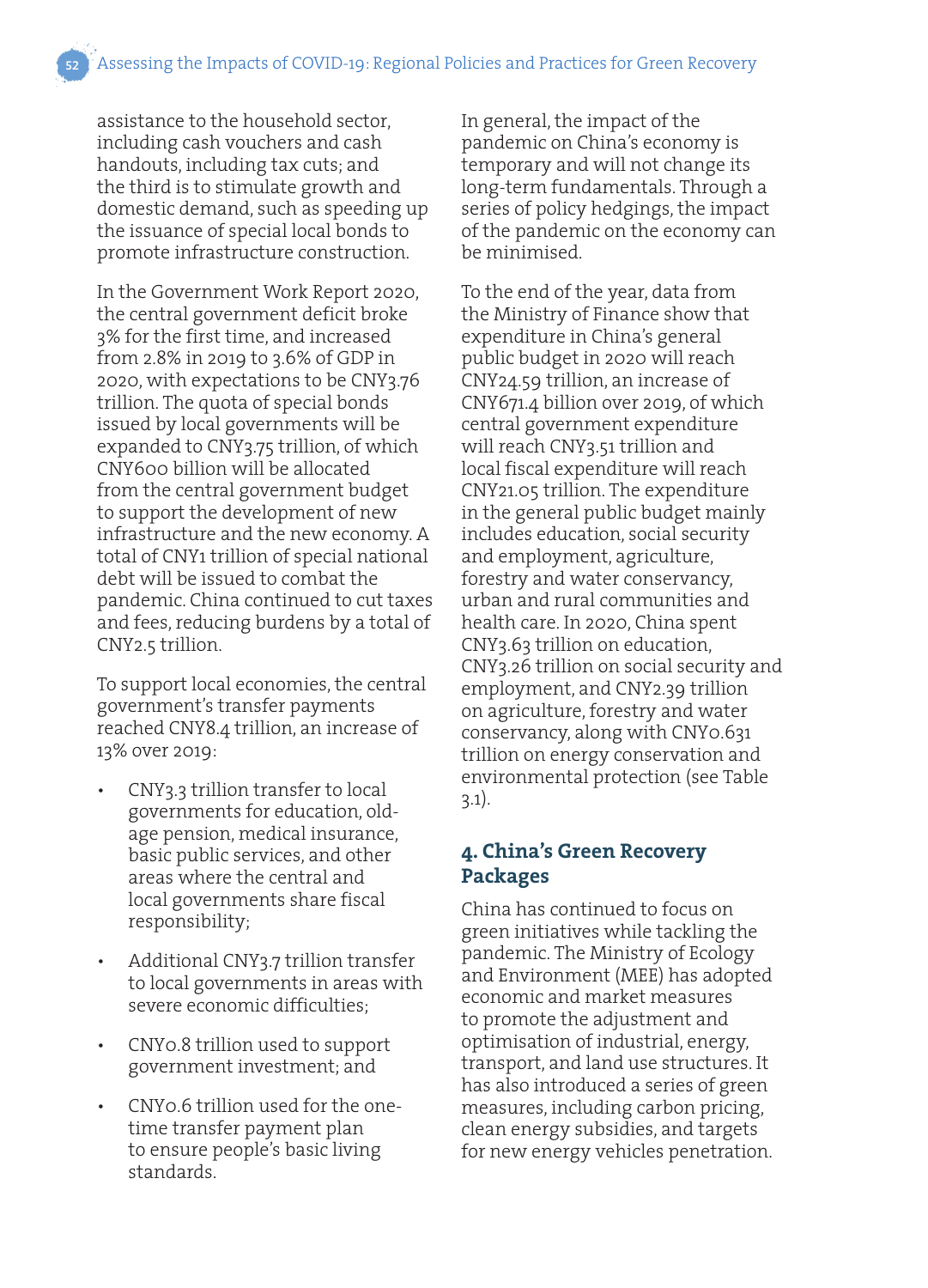| <b>Major expenditures</b>                        | <b>Amount</b><br>(trillion) | <b>Changes</b> |
|--------------------------------------------------|-----------------------------|----------------|
| Education                                        | 3.633                       | 4.4%<br>↑      |
| Social security and employment                   | 3.258                       | ↑ 10.9%        |
| Agriculture, forestry, and water conservancy     | 2.390                       | 4.4%           |
| Urban and rural communities                      | 1.991                       | 20%<br>◡       |
| Health care                                      | 1.920                       | ↑ 15.2%        |
| Transportation                                   | 1.219                       | 个 3.2%         |
| Debt servicing                                   | 0.982                       | ↑ 16.4%        |
| Science and technology                           | 0.900                       | $\times$ 4.9%  |
| Energy conservation and environmental protection | 0.631                       | $\times$ 14.1% |
| Culture, tourism, sports, and media              | 0.423                       | 3.6%<br>↑      |

# **Table 3.1 Major Expenditures of China's General Public Budget in 2020**

Source: Ministry of Finance of the People's Republic of China, 2021.

# **Climate goals and policy framework**

Over the past few years, 'green development' and 'ecological civilisation' have become an indispensable part of China's development vision (Chai et al., 2018). The concept of 'green development' should also be fully taken into account as China strives to complete the building of a moderately prosperous society by 2020. The Chinese government announced four principal climate goals before the pandemic:

- to achieve peak carbon dioxide emissions around 2030, making best efforts to peak early;
- to lower carbon dioxide emissions per unit of GDP by 60%–65% from the 2005 level by 2030;
- to increase the share of non-fossil fuels in primary energy to around 20% by 2030; and
- to increase the forest stock volume by around 4.5 billion cubic meters from 2005 levels by 2030.

These goals were highlighted in the Intended Nationally Determined Contribution that China submitted to the United Nations Framework Convention on Climate Change in June 2015, as well as in other official documents. All these goals are implemented through a policy infrastructure that includes Five-Year Plans, guidance documents and regulations issued by relevant ministries, and financial support provided through diverse channels (Table 3. 2) (Zouji et al., 2016).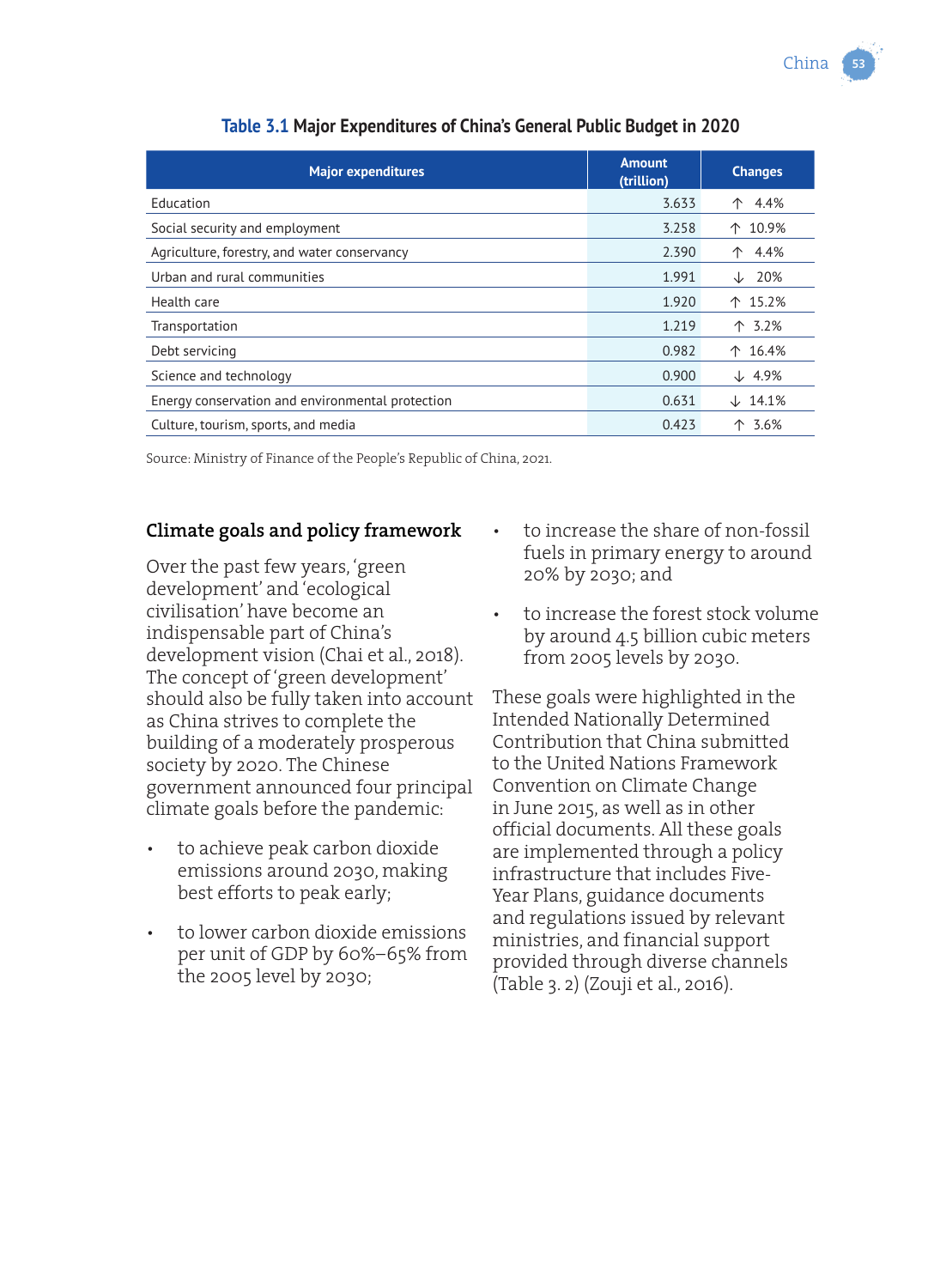| <b>Policy development</b>                    | Implementing proactive national strategies on climate change, including<br>$\sim$<br>strengthening laws and developing long-term strategies and roadmaps for low-carbon<br>development<br>Improving regional strategies on climate change, including control of emissions and<br>carbon intensity at the urban development zone level<br>Innovating a low-carbon development growth pattern through low-carbon pilots in<br>provinces and cities<br>Promoting international cooperation on climate change, such as by actively engaging<br>in international cooperation and establishing a Fund for South-South Cooperation on<br>Climate Change |  |
|----------------------------------------------|--------------------------------------------------------------------------------------------------------------------------------------------------------------------------------------------------------------------------------------------------------------------------------------------------------------------------------------------------------------------------------------------------------------------------------------------------------------------------------------------------------------------------------------------------------------------------------------------------------------------------------------------------|--|
| <b>Energy system</b><br>changes              | Building a low-carbon energy system, including the shift away from coal and the<br>$\overline{\phantom{a}}$<br>development of renewables and nuclear power                                                                                                                                                                                                                                                                                                                                                                                                                                                                                       |  |
| <b>Support for science</b><br>and technology | Building an energy-efficient and low-carbon industrial system, including the<br>promotion of low-carbon industries, control of industrial emissions and the promotion<br>of recycling systems<br>- Enhancing support for science and technology, including strengthening research and<br>development on low-carbon technologies<br>Improving statistical and accounting systems for GHG emissions, including regular<br>GHG inventories at national and provincial levels                                                                                                                                                                        |  |
| <b>Sectoral plans</b>                        | - Controlling emissions from the building and transportation sectors, through low-<br>carbon urbanisation planning and optimised green transportation systems<br>Increasing carbon sinks in forests, wetlands, and grasslands<br>Enhancing overall climate resilience, through infrastructure development and<br>improved assessment and risk management of climate change                                                                                                                                                                                                                                                                       |  |
| <b>Incentives and</b><br>behaviour           | - Increasing financial and policy support, such as funds, financing mechanisms,<br>preferential taxation policies, green government procurement systems and green<br>credit mechanisms<br>Promoting carbon emissions trading markets, building on emissions-trading pilots<br>- Promoting a low-carbon way of life, by supporting low-carbon choices in daily life<br>Increasing broad participation of stakeholders, in order to increase public- and private<br>sector awareness of low-carbon development                                                                                                                                     |  |

#### **Table 3.2 China's Policy Framework in Addressing Climate Change**

GHG = greenhouse gas.

Source: Authors, based on National Development and Reform Commission's reports, https://en.ndrc.gov.cn/ policies/ (accessed 13 September 2021).

To accelerate the green low-carbon development, and promote China's carbon dioxide emissions to peak around 2030, in October 2016, the State Council issued a Work Plan to Reduce Greenhouse Gas Emissions during the 13th Five-Year Plan period. Eight key areas have been identified for the control of greenhouse gas (GHG) emissions, and detailed arrangements have been made for key work, policies, and measures in each area (Table 3.3).

The work plan clearly requires all provinces to incorporate carbon dioxide reduction into their economic

and social development plans, annual plans and government work reports and formulate specific work plans. As of June 2018, all 31 provinces have issued relevant plans or plans for controlling GHG emissions. In order to strengthen target responsibility, China formulated accountability assessment measures for provincial governments to control GHG emissions. From 2018 to 2020, the annual assessment shall be completed before the end of July each year. The final assessment of the 13th Five-Year Plan shall be completed by the end of June 2021.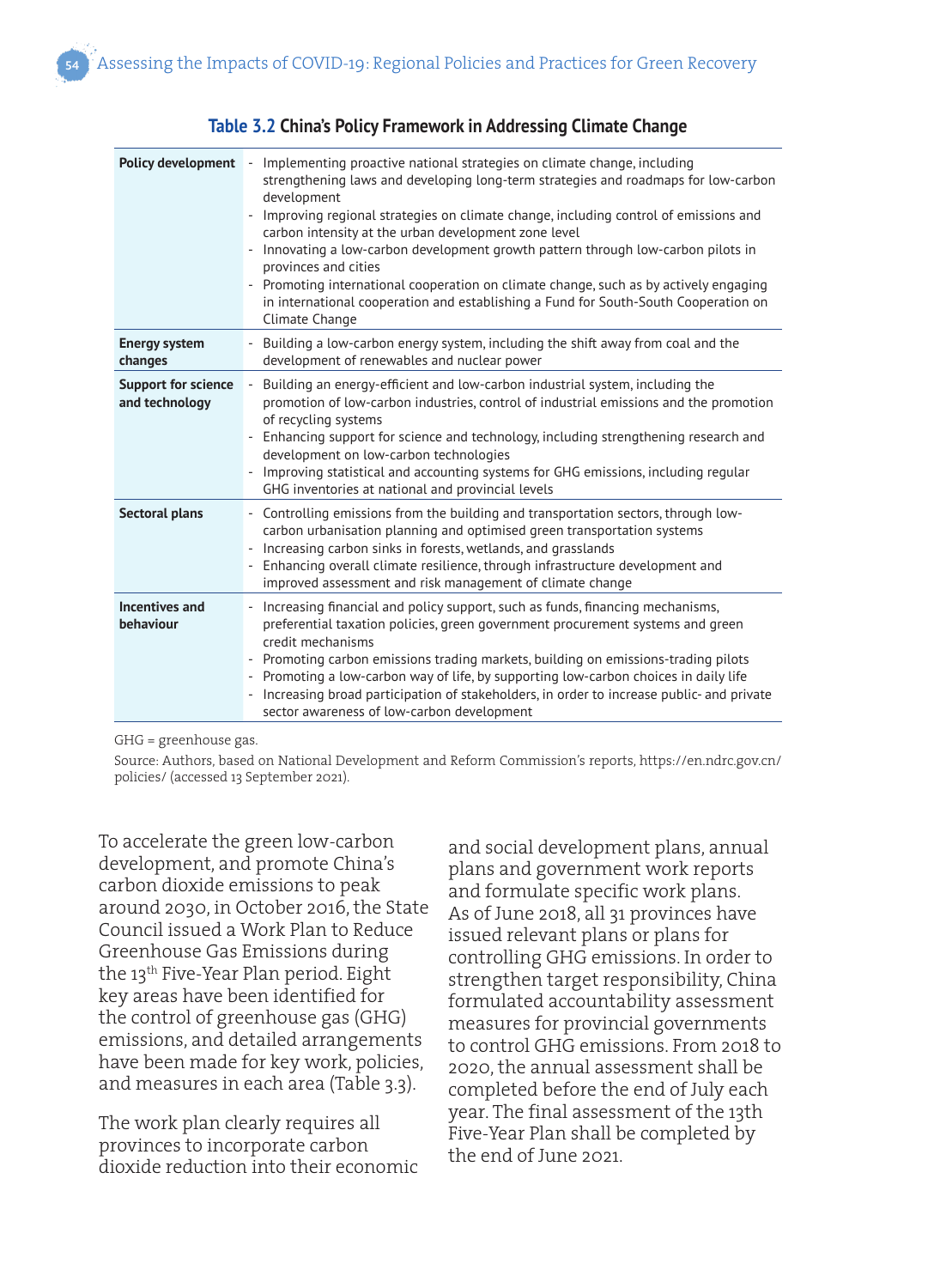

# **Table 3.3 Eight Key Areas to Control Greenhouse Gas Emissions During The 13th Five-Year Plan Period**

| <b>Promote</b><br>low-carbon<br>transformation of<br>the energy system<br>through the energy<br>revolution | - In 2020, total energy consumption control was within 5 billion tonnes of standard<br>coal, coal control was around 4.2 billion tonnes, natural gas consumption ratio<br>reached 10%, the per unit GDP energy consumption fell by 15% compared to 2015,<br>and the proportion of non-fossil energy reached 15.<br>Per unit of CO2 emission of large power generation enterprises was within 550 grams<br>of CO2 per kWh.                                                                                                                                                                                                                                                                         |
|------------------------------------------------------------------------------------------------------------|---------------------------------------------------------------------------------------------------------------------------------------------------------------------------------------------------------------------------------------------------------------------------------------------------------------------------------------------------------------------------------------------------------------------------------------------------------------------------------------------------------------------------------------------------------------------------------------------------------------------------------------------------------------------------------------------------|
| <b>Building low-</b><br>carbon industries<br>to promote<br>low-carbon<br>transformation.                   | - In 2020, the proportion of service industry and strategic emerging industry in GDP<br>reached 56% and 15%, respectively.<br>- Unit value added of industry CO2 emissions in 2020 dropped 22% compared to 2015;<br>farmland nitrous oxide emissions to peak around the year 2020 and part of the heavy<br>chemical industry to reach peak quantitative targets, etc.<br>- To carry out pilot demonstration projects for carbon capture, utilisation, and storage,<br>as well as carbon sequestration projects in forests, grasslands, wetlands, oceans, and<br>other ecosystems<br>To put forward more detailed emission reduction requirements for other GHGs,<br>including hydrofluorocarbons. |
| Creating<br>low-carbon<br>urbanisation to<br>drive consumption<br>transformation                           | - The plan puts forward specific tasks from aspects of urban and rural construction and<br>management, transportation system construction, waste disposal, and low-carbon<br>lifestyles.<br>- The plan puts forward tasks and requirements for implementing the low-carbon<br>concept and exploring an intensive, intelligent, green, and low-carbon new<br>urbanisation model.                                                                                                                                                                                                                                                                                                                   |
| <b>Promote</b><br>low-carbon<br>development<br>fulling considering<br>regional differences                 | - To reflect the characteristics of differentiated policies, the Plan puts forward different GHG<br>emission control requirements for different regions.<br>It encourages some regions to set peak targets and carry out total emissions control work.<br>It identifies pilot projects as an effective means of exploring regional low-carbon<br>development models.                                                                                                                                                                                                                                                                                                                              |
| To build a national<br>carbon market                                                                       | - First, establish a national carbon emission trading system, establish a national and local<br>management system, and implement the carbon emission quota and control system;<br>- Second, allocate emission allowances to key enterprises, improve trading institutions,<br>rules, and varieties, and establish a market regulation and offset mechanism, as well as a<br>risk prevention mechanism;<br>Third, strengthen capacity building for basic support, build a national carbon emission<br>trading registration system, a disaster preparedness system, and a GHG emissions<br>accounting, reporting, and verification system.                                                          |
| in science and<br>technology to<br>promote low-<br>carbon innovation                                       | <b>Increase investment</b> The plan emphasises the support for low-carbon technology research and development,<br>demonstration, and application, including:<br>- encouraging use of funds to speed up the government and market to promote low-<br>carbon technology progress and industrialisation;<br>- regularly updating low-carbon technology popularisation directory and promotion<br>listing; and<br>strengthening low-carbon technology centralised demonstration applications.                                                                                                                                                                                                         |
| <b>Strengthen</b><br>capacity building<br>and consolidate<br>relevant<br>infrastructure                    | The plan calls for efforts to improve the system of laws, regulations, and standards<br>for addressing climate change, including formulation of a climate change law and the<br>improvement of standards, labelling and certification systems for low-carbon products.<br>- It requires strengthening the GHG emissions accounting and statistics, improving<br>measurements and monitoring.                                                                                                                                                                                                                                                                                                      |
| Deepening<br>international<br>cooperation and<br>climate governance                                        | Relevant requirements on the follow-up negotiation and implementation of the Paris<br>Agreement and international cooperation on climate change have been put forward to<br>deepen China's climate diplomacy.                                                                                                                                                                                                                                                                                                                                                                                                                                                                                     |

GDP = gross domestic product; GHG = greenhouse gas.

Source: Author based on Work Plan to Reduce Greenhouse Gas Emission during the 13th Five-Year Plan Period, http://www.gov.cn/zhengce/content/2016-11/04/content\_5128619.htm (accessed 13 September 2010).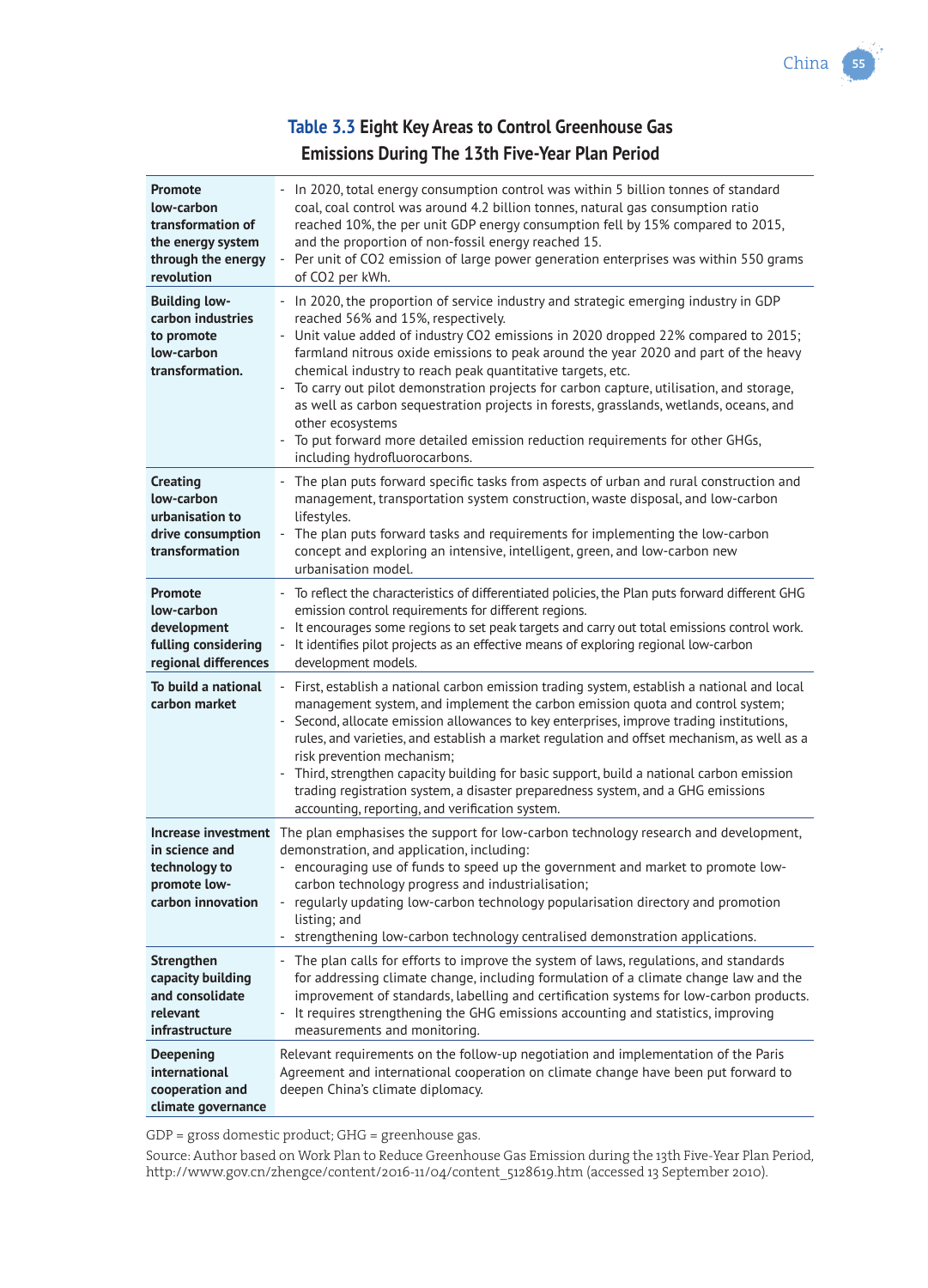Assessing the Impacts of COVID-19: Regional Policies and Practices for Green Recovery

In general, during the 13th Five-Year Plan period, China adhered to supply-side reform and eliminated much inefficient production capacity (Gallagher et al., 2019). As of the end of 2019, China's carbon intensity has been reduced by about 48.1% compared with 2005, and non-fossil energy accounted for 15.3% of primary energy consumption, fulfilling China's commitments by 2020 ahead of schedule. The energy consumption per unit of industrial added value has dropped by more than 15% in 2019 compared with 2015, which is equivalent to saving 480 million tonnes of standard coal, and saving energy costs of about CNY400 billion. Green buildings account for about 60% of newly built civil buildings in cities and towns. In terms of transportation, the government guides the popularisation of new energy vehicles through the dual driving of double integral policy and new-energy automobile industry policies. In terms of architecture, China has issued green building evaluation standards and logo certification. In terms of agriculture and land use, China has seen the largest net increase in forest area in the past decade.

#### **National low-carbon pilots**

The launch of the national lowcarbon pilots is a major recent Chinese measure to address climate change and promote low-carbon urbanisation. China has carried out low-carbon provincial, municipal, community, park, community, and other multi-level and all-round lowcarbon pilot demonstrations. The pilot provinces and cities have accelerated the transformation of low-carbon technologies to upgrade traditional industries, actively promote lowcarbon development in key areas such as industry, energy, construction

and transportation, and build a modern industrial system featuring low emissions on the basis of major projects.

- By October 2017, 73 low-carbon pilot provinces and cities had set their carbon emission peak targets in different ways. Amongst them, 37 pilot provinces and cities put forward preliminary targets to achieve peak carbon emissions around 2020 or 2025, respectively. Of these cities, 21 formed an Alliance of Peaking Pioneer Cities to peak energy-related CO<sub>2</sub> emissions before 2030.
- A total of 29 pilot provinces and cities have set up special funds for low-carbon development, providing financial support for research and low-carbon technologies, construction of low-carbon projects and demonstration of low-carbon industries.
	- All have carried out regional GHG inventories. Of these, 10 have established the GHG emission statistical accounting system for key enterprises, and 17 cities built carbon emission data management platforms, so as to grasp the timely carbon emission status of districts, counties, key industries, and key enterprises.

Fourteen pilot provinces and cities have identified and certified lowcarbon products to promote. In addition, some pilot provinces and cities have established low-carbon research institutes, expert committees, promotion associations, etc.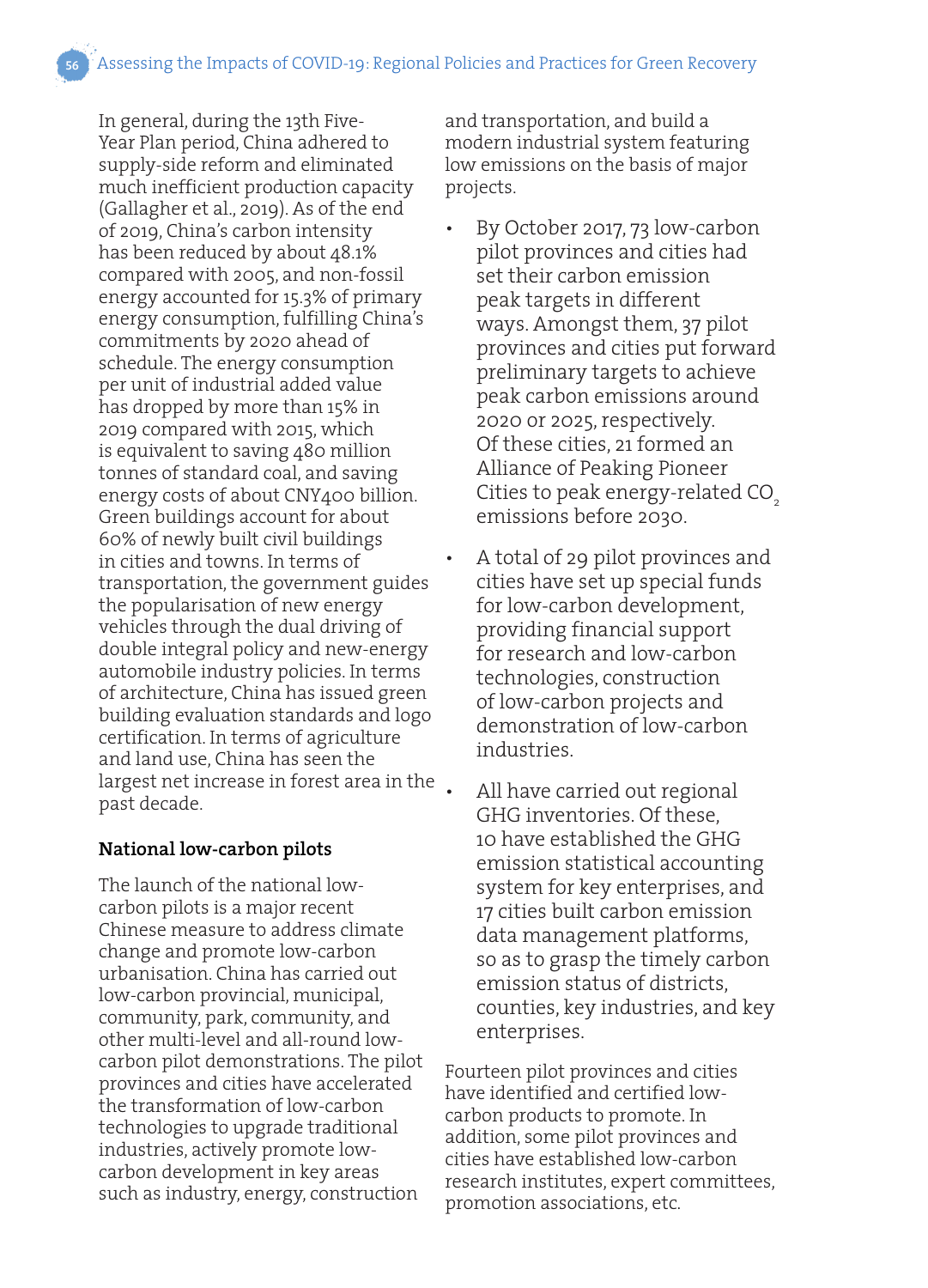The construction of near-zero carbon emission zone demonstration projects is another important national task for controlling GHG emissions. It is also an important starting point for deepening trials in low-carbon provinces and actively exploring a near-zero carbon emission development model. Progress has been made in some

local areas (Table 3.4), although a series of outstanding problems still exist, such as inadequate conceptual understanding, inconsistent construction standards and imperfect supporting measures, from the perspective of local construction practices (Liu, 2018).

|                          | <b>Characteristics and Progress</b>                                                                                                                                                                                                                                                                                                                                                                                                                                                                                                                                                                                                                                                                                                                                                                                                                                                   |  |
|--------------------------|---------------------------------------------------------------------------------------------------------------------------------------------------------------------------------------------------------------------------------------------------------------------------------------------------------------------------------------------------------------------------------------------------------------------------------------------------------------------------------------------------------------------------------------------------------------------------------------------------------------------------------------------------------------------------------------------------------------------------------------------------------------------------------------------------------------------------------------------------------------------------------------|--|
| Guangdong<br>province    | - Priority has been given to six areas, not only including cities and towns, new areas and<br>industrial parks proposed by the state, but also include industries, communities and<br>enterprises and public institutions.<br>- Specific targets corresponding to the three major time nodes of 2018, 2020, and 2025<br>were clearly set.                                                                                                                                                                                                                                                                                                                                                                                                                                                                                                                                             |  |
| <b>Zhejiang province</b> | From the second batch of provincial low-carbon pilot projects to carry out near-zero<br>carbon emission demonstration construction, which include:<br>- six zero carbon emission pilot cities and towns;<br>- four near-zero carbon emission communities; and<br>- one New Energy near-zero carbon emission park.<br>- Four near-zero carbon emission transportation enterprise pilot projects<br>Ningbo city has launched a series of demonstration projects, including a zero-carbon<br>industrial cluster, a zero-carbon port and logistics system, distributed power generation<br>market trading, the utilisation of LNG cold energy, zero-carbon public buildings, and the<br>promotion of electric vehicles.                                                                                                                                                                   |  |
| <b>Beijing</b>           | - Priority to renewable energy and conventional energy systems security.<br>Building green low-carbon heating system in the key administrative areas, promoting<br>the application of solar energy and the building integration, to achieve the intelligent<br>coupling operation of the new energy, renewable energy, and the conventional energy<br>system.<br>- By 2020, the proportion of new energy and renewable energy utilisation in the sub-<br>central administrative and office areas will reach over 40%.                                                                                                                                                                                                                                                                                                                                                                 |  |
| Hainan province          | - Haikou city has decided to set up Jiangdong New Area on the east coast, focusing on<br>building a zero-carbon new city.<br>Through the zero-carbon industry platform and facility environment, to build 'zero-<br>carbon traffic, 'zero-carbon building, 'zero-carbon energy, 'zero-carbon family'.                                                                                                                                                                                                                                                                                                                                                                                                                                                                                                                                                                                 |  |
| Shaanxi province         | Pilot demonstration will be carried out mainly in industrial and mining areas, agricultural<br>parks and civil buildings, according to the characteristics of the three different regions.<br>- Renewable energy will be used to replace fossil energy in industrial and mining areas,<br>and carbon capture, utilisation, storage, and emission reduction technologies will be<br>implemented.<br>- The pilot production facilities in the agricultural park will realise all renewable energy<br>power supply and heating, green energy for daily use, etc.<br>- In the field of civil building, the roof and south facade of the building will be equipped<br>with solar photovoltaic system, mining and distributed grid connection mode, so as to<br>achieve spontaneous and self-use of electricity, waste heat and gas heating of nearby<br>industrial and mining enterprises. |  |

#### **Table 3.4 Progress Made by Some Near-Zero Carbon Emission Zones**

LNG = liquefied natural gas.

Source: Author based on official websites of Chinese Ministries.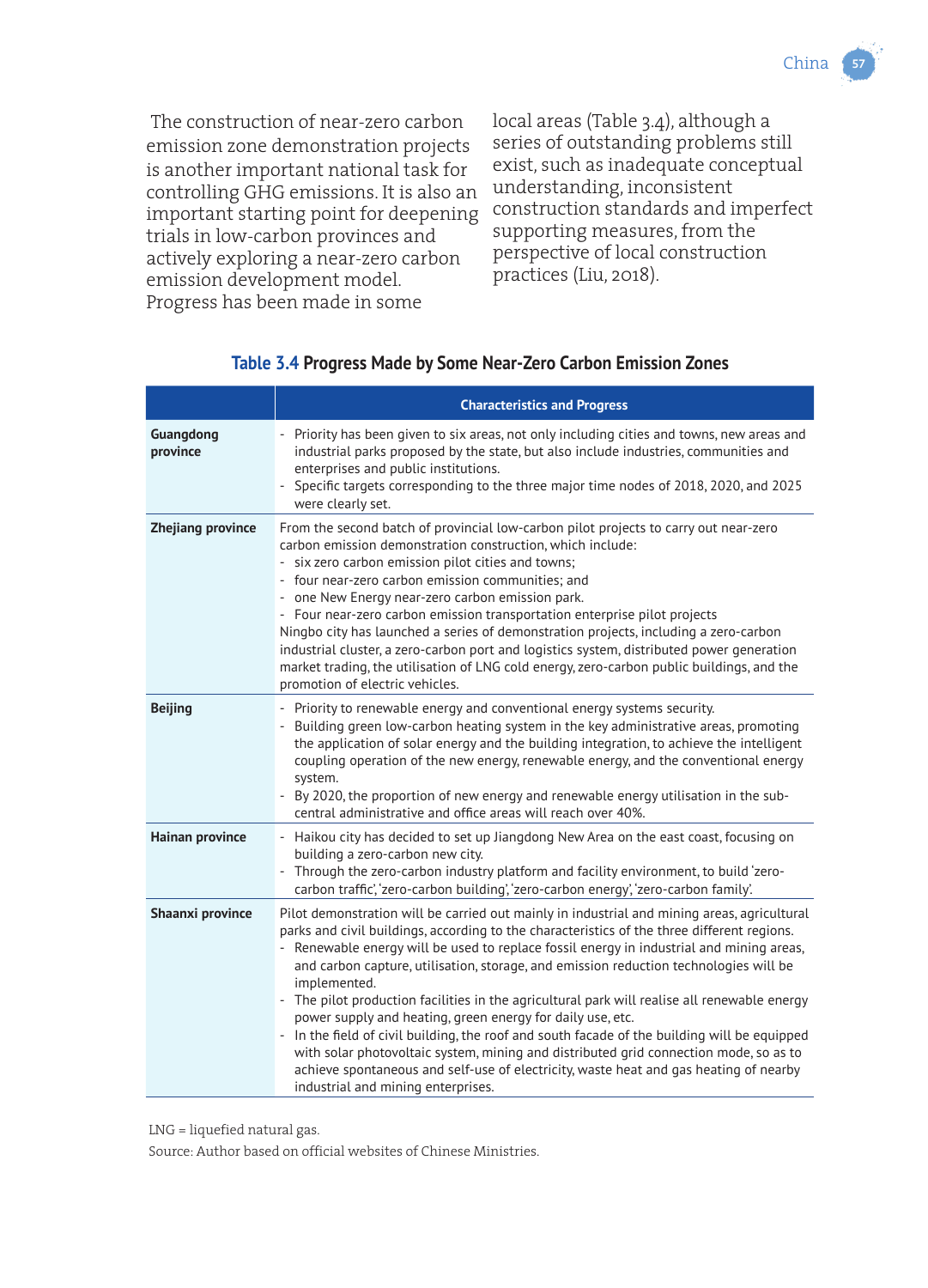#### **Renewable energy**

Renewable energy and electric mobility are amongst the most effective tools in the fight against climate change.

In order to speed up the construction of safe, efficient, clean low-carbon energy systems and promote the renewable energy development, in May 2019, the National Development and Reform Commission (NDRC) and National Energy Administration (NEA) jointly issued the 'Notice on Establishing Guarantee Mechanism' for renewable energy power consumption to set the responsibility for each province, and conduct comprehensive monitoring, evaluation, and formal assessment from 2020.

According to the latest report issued by NEA in the end of 2019, 10 provinces' weight of the minimum gross consumption liability are more than 30%, with nine more than 15%. The allowable weight of the eastern and central provinces is better than others. At the same time, the five national clean energy demonstration provinces, namely Zhejiang, Sichuan, Ningxia, Gansu and Qinghai, have appropriately raised the allowable weight, so as to better play a leading and exemplary role. It is estimated that the proportion of renewable energy power consumption will reach 28.2% and the proportion of non-hydropower consumption will reach 10.8% in 2020, an increase of 0.3 and 0.7 percentage points, respectively, over 2019.

In February 2020, the Ministry of Finance, NDRC and NEA jointly issued the 'Opinions on Promoting the Healthy Development of Nonaqueous Renewable Energy Power Generation', and confirmed that, starting from 2020, new offshore wind power and solar thermal projects

will no longer be included in the scope of central financial subsidies, and local governments can provide support in accordance with actual conditions. According to the fund collection situation and electricity consumption growth and other factors, it is estimated that the additional subsidy amount will be CNY5 billion in 2020, which can be used to support new wind, photovoltaic, and biomass power generation projects. NDRC and NEA will further clarify the categories of subsidies that can be granted to renewable energy power generation in 2020, and introduce specific management measures accordingly to ensure total subsidies for new projects less than CNY5 billion.

In July, 2020, the Ministry of Finance issued another import 'Notice on Issuing the Additional Subsidy Budget for Renewable Energy Electricity Price in 2020', clarifying that the total national renewable energy subsidy budget for 2020 will be approximately CNY92.4 billion, a year-on-year increase of 7%. Of this, about CNY90.6 billion has been issued previously, and about CNY1.7 billion will be issued currently, accounting for about 18% of the total subsidy budget in 2020. State Grid has received about CNY77.1 billion, accounting for about 83%; China Southern Power Grid has received about CNY6.6 billion, accounting for about 7%; and local power grids have received about CNY8.7 billion, accounting for about 9%. For the distribution of different types of power generation projects: wind power projects received about CNY39.6 billion, accounting for about 43%; photovoltaic projects received about CNY47.3 billion, accounting for about 51%; biomass projects received about CNY5.5 billion, accounting for about 6%.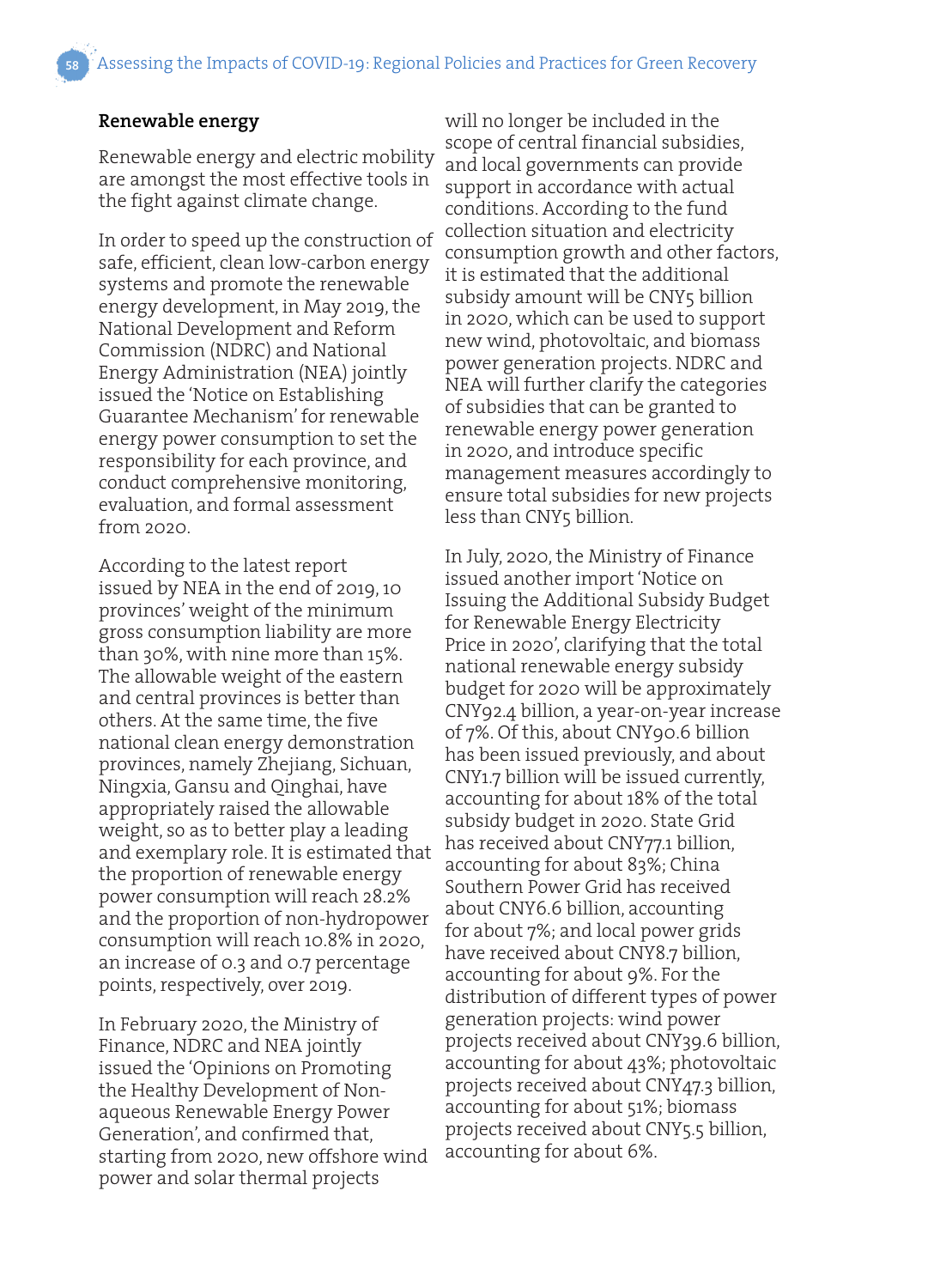China

In November 2020, the Ministry of Finance issued the 'Budget Notice on Additional Subsidy Funds for Renewable Energy Electricity Prices in 2021'. According to the notice, electricity price subsidies for renewable financial subsidy policy, specifying that energy will total CNY5.954 billion in 2021. On November 9th, the NEA's Comprehensive Department issued the 'Notice on the Work Concerning the Interconnection of New Energy Power Generation Projects in 2020', requiring the State Grid, China Southern Power Grid and Inner Mongolia Power Grid to ensure the interconnection on schedule for the new energy power generation projects that meet the conditions of grid connection. There is also action in the provinces. For example, on November 18, the Beijing Development and Reform Commission, together with three ministries and commissions, supported six major solar engineering projects, including the renovation and integrated application of photovoltaic power generation buildings.

These policies will increase the proportion of photovoltaic power generation in the application of urban renewable energy and promote the green development of energy. With the continuous promotion of the policy, it is a good time for developing renewable energy.

#### **New energy vehicles**

Since 2017, the Chinese government has stations, and still has around 130 implemented various policies to foster the renewable energy industry. In 2018, the NEA took pains to rectify the chaos in the new energy automobile industry. and key components, and insufficient It established a 'retreat, adjustment, and withdrawal' mechanism to allow the subsidies policy to gradually withdraw from 2018 to 2020. The subsidy policy was originally scheduled to expire at the end of 2020. To smooth

the intensity and pace of subsidy decline, on April, 2020, Chinese authorities jointly issued the 'Notice on Improving the Promotion and Application of New Energy Vehicles' the new energy vehicle subsidy policy will be extended to the end of 2022.

This new notice optimises and adjusts the subsidy policy using multidimensional aspects, i.e. extending the period to 2022, optimising the technical indicators, setting the ceiling and threshold, etc. In terms of the new policy, the subsidy standards for 2020/21/22 will decline 10%/20%/30% on the basis of the previous year, and in the public transportation sector the decline will be 0%/10%/20%. Further, in order to support the development of the new energy automobile industry and promote automobile consumption, from January 2021 to December 2022, new energy automobiles purchased will be exempted from vehicle purchase tax.

Fuel cells are also supported by the policy. Fuel cell vehicles are expected to play a role as important as electric cars in China's new energy vehicle blueprint. China has set a goal to have 5,000 such vehicles on its roads by 2020, 50,000 by 2025, and 1 million by 2030. As of the end of 2019, China has promoted more than 6,500 fuel cell vehicles and 50 operating hydrogen hydrogen stations under construction. However, the fuel cell vehicles face two key problems: lack of core technology infrastructure. Considering current technological progress for a driving range of 500 km, fuel cell vehicles will be more expensive than electric cars by 2025. Therefore, China selected some cities to focus on the core technology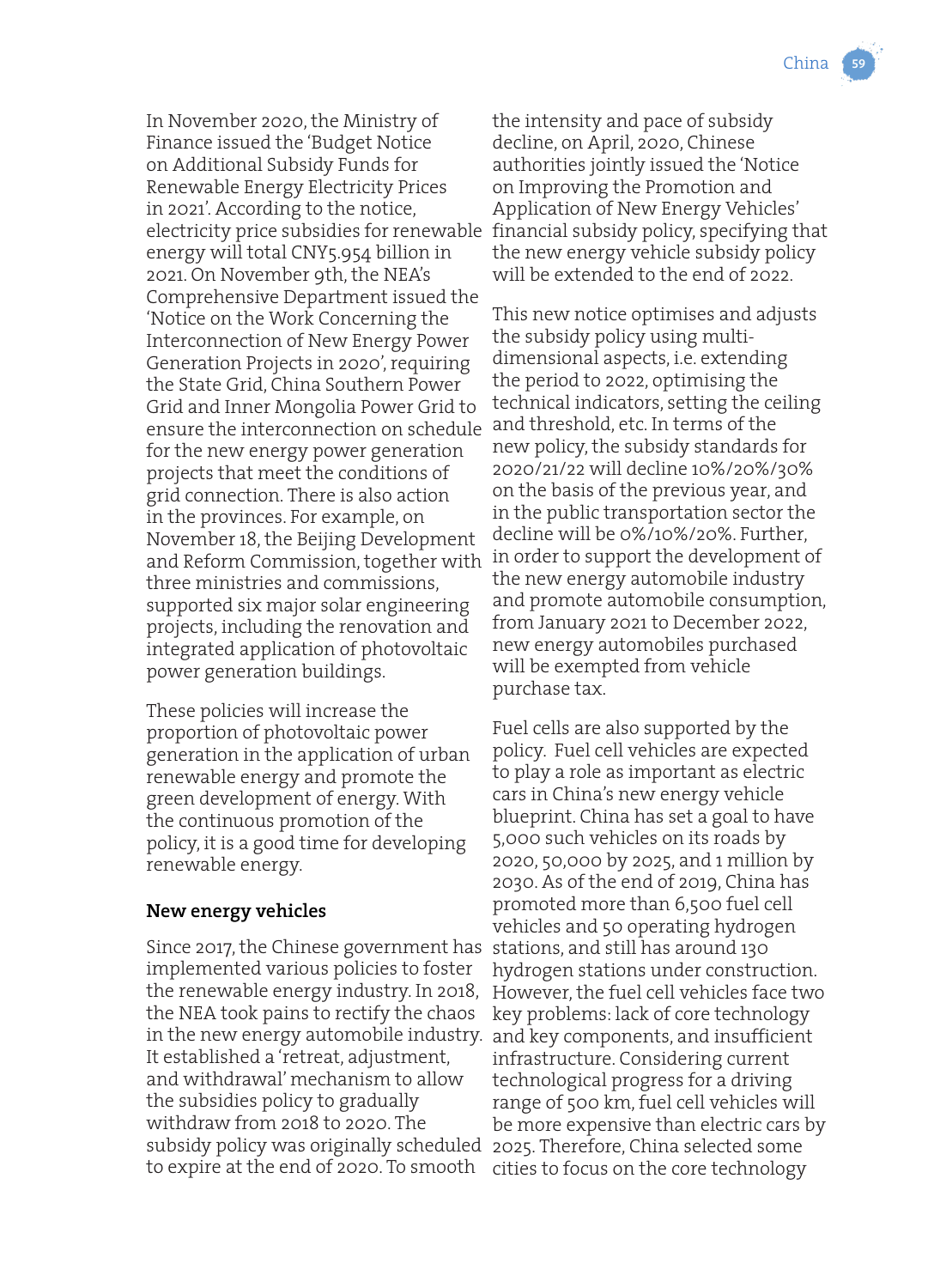of fuel cell vehicle key components and carry out fuel cell industrialisation demonstrations. The demonstration period is 4 years, and the model cities will be given a reward for compensation.

# **Carbon pricing**

China's pilot carbon market started trading in 2013. The Chinese government launched its development plan for a national emissions trading system in late 2017. According to the deployment of the Plan, 2018 is the infrastructure construction period, which will mainly carry out the infrastructure construction of the carbon market, including the establishment of a sound institutional system, construction of basic support systems, and capacity building. 2019 is the simulated operation period, and the power generation industry quota simulation trading is mainly carried out. Currently, China's pilot carbon market has grown into the world's second-largest in terms of quota trading volume. As of the end of August 2020, the cumulative trading volume of the seven pilot carbon markets was 406 million tonnes, with a cumulative trading volume of approximately CNY9.28 billion. According to the average transaction price of the seven pilot carbon markets in 2019, Beijing carbon market has the highest transaction price, which is about CNY80/tonne. Shanghai is second only to Beijing, which is about CNY40/tonne. The average transaction price of Hubei carbon market is about CNY30/tonne. The total volume of transactions and the average price of transactions improved. The emissions trading system is expected to become the most important policy instrument to motivate companies to reduce GHG emissions in the coming decade.

#### **Green finance**

At the national level, the pace of building a green financial system has been accelerated, including the establishment of a unified standard, the promotion of green financial reform and innovation pilot zone pilot experience, and active support for the development of the green bond market (Table 3.4).

By the end of the first quarter of 2020, the balance of green loans in the pilot green financial reform zones was nearly CNY200 billion, accounting for 13.2% of the total loans in the pilot zones and 3.2 percentage points higher than the national average. The outstanding balance of green bonds was CNY57.5 billion, up 115% year on year. The total number of green projects in the pilot zone exceeded 2,000, and the cumulative investment in green projects exceeded CNY1.67 trillion.

#### **Green loans**

In July 2020, the Central Bank of China issued a 'Notice on the Issuance of the Green Finance Performance Evaluation Plan for Deposit-Related Financial Institutions in the Banking Sector'. The Plan is an amendment to the July 2018 version. It expands the coverage of assessment, gives overall consideration to the development of green loans and green bonds, and leaves room for further assessment of new forms of business such as green equity investment and green trusts. The performance evaluation indicators of green finance include quantitative and qualitative indicators, of which the weight of quantitative indicators is 80% and that of qualitative indicators is 20%. The quantitative indicators include the balance proportion of green finance business, the balance share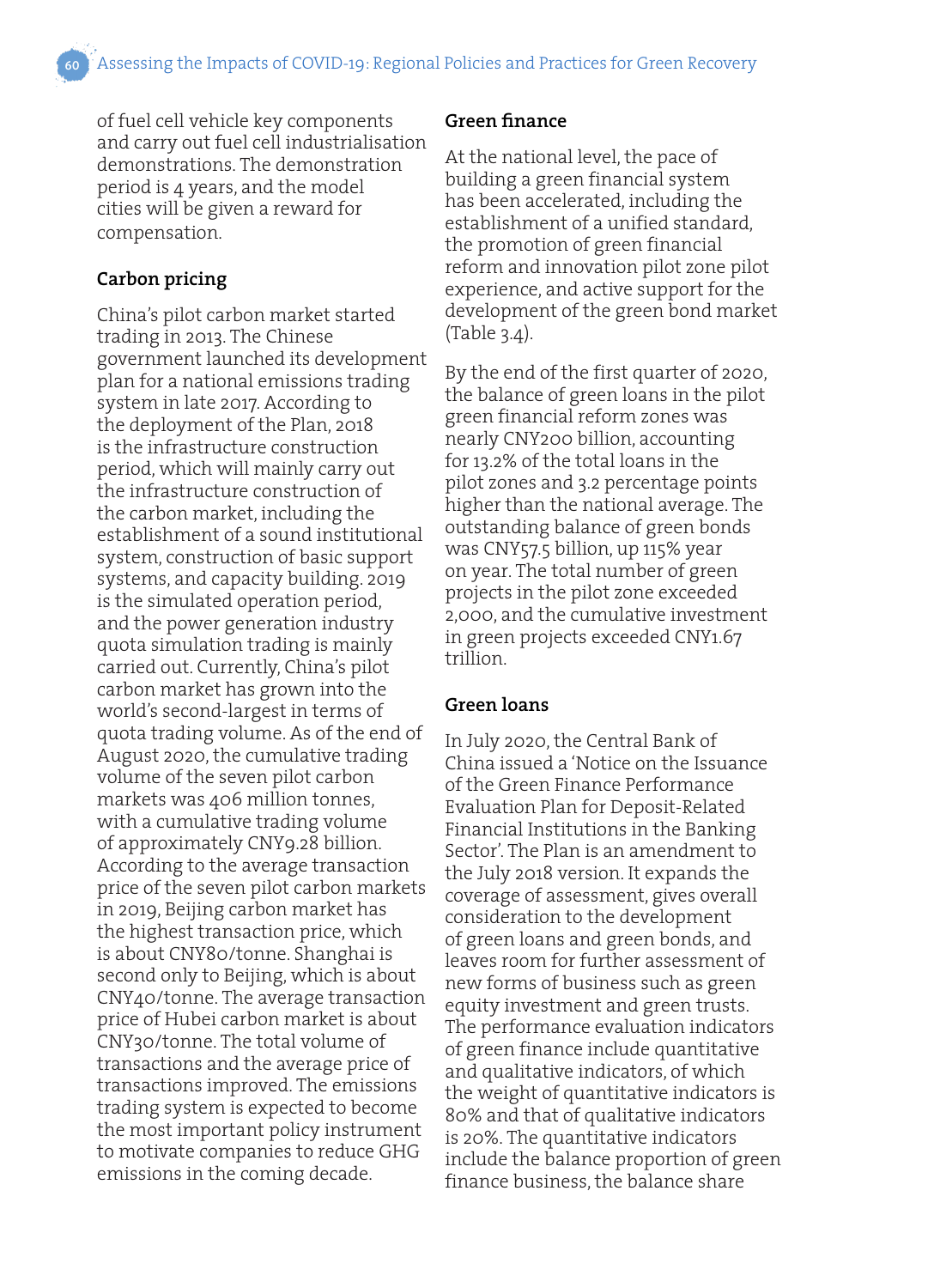of green finance business, the yearon-year growth rate of the balance of green finance business, and the proportion of the risk balance of green finance business.

### **Green bonds**

From 2016 to 2019, Chinese financial institutions and companies raised US\$24.36 billion by issuing green bonds in overseas markets. In the first half of 2020, 101 domestic green bonds were issued, with an issuance scale of CNY108.2 billion, a year-onyear increase of 20.24%. The number and scale of green corporate bonds continued to lead the way, accounting for 43.56% and 32.12%, respectively. In May 2020, the People's Bank of China and NDRC proposed merging China's green bond standards and removing 'fossil-fuel-related projects' from the list of projects available to raise funds from green bonds.

# **Green Development Fund**

The establishment of the National Green Development Fund is a part of improving the economic policy system for ecological and environmental protection (Table 3.4). It is China's first dedicated environmental fund, approved by the State Council, and jointly established by the Ministry of Finance, Ministry of Ecological Environment, and Shanghai City, with registered capital of CNY88.5 billion. In July, 2020, China's MEE officially launched the national green development fund.

The main objectives of the Fund are to implement the national decisions and plans, increase government trust and transfer profits, guide nongovernmental funds to invest in key areas, solve financing difficulties,

support industrial development, and promote the accelerated development of ecological civilisation. The fund will adopt a variety of investment methods such as project investment, equity investment, equity participation or establishment of sub-funds.

As noted, the fund has already raised CNY88 billion (US\$12.59 billion) in its first phase, which will focus on environmental protection and pollution prevention along the Yangtze River Economic belt, implement major national strategies such as promoting the development of the Yangtze River Economic Belt, and pay attention to key areas of green industry development.

#### **Environmental information disclosure**

In recent years, listed companies have made great progress in the disclosure of key pollutant-discharging units. According to data from Shanghai Securities News Co., 58 A-share listed companies have publicly disclosed information about environmental penalties since 2019. Air pollution and water pollution are the 'worsthit areas' due to the fact that steel, coal, chemical, and other industries with major pollution sources are the focus of supervision and have stricter environmental information disclosure requirements. Currently, MEE and the China Securities Regulatory Commission are taking the lead in drafting mandatory disclosure requirements for listed companies and issuers of debt, which are expected to be released by the end of this year. On 28 June 2020, the Shenzhen Special Economic Zone Green Financial Development Regulation (draft) was adopted, which emphasises the need to strengthen the system construction of information disclosure and standardise the content and manner of information disclosure (Table 3.5).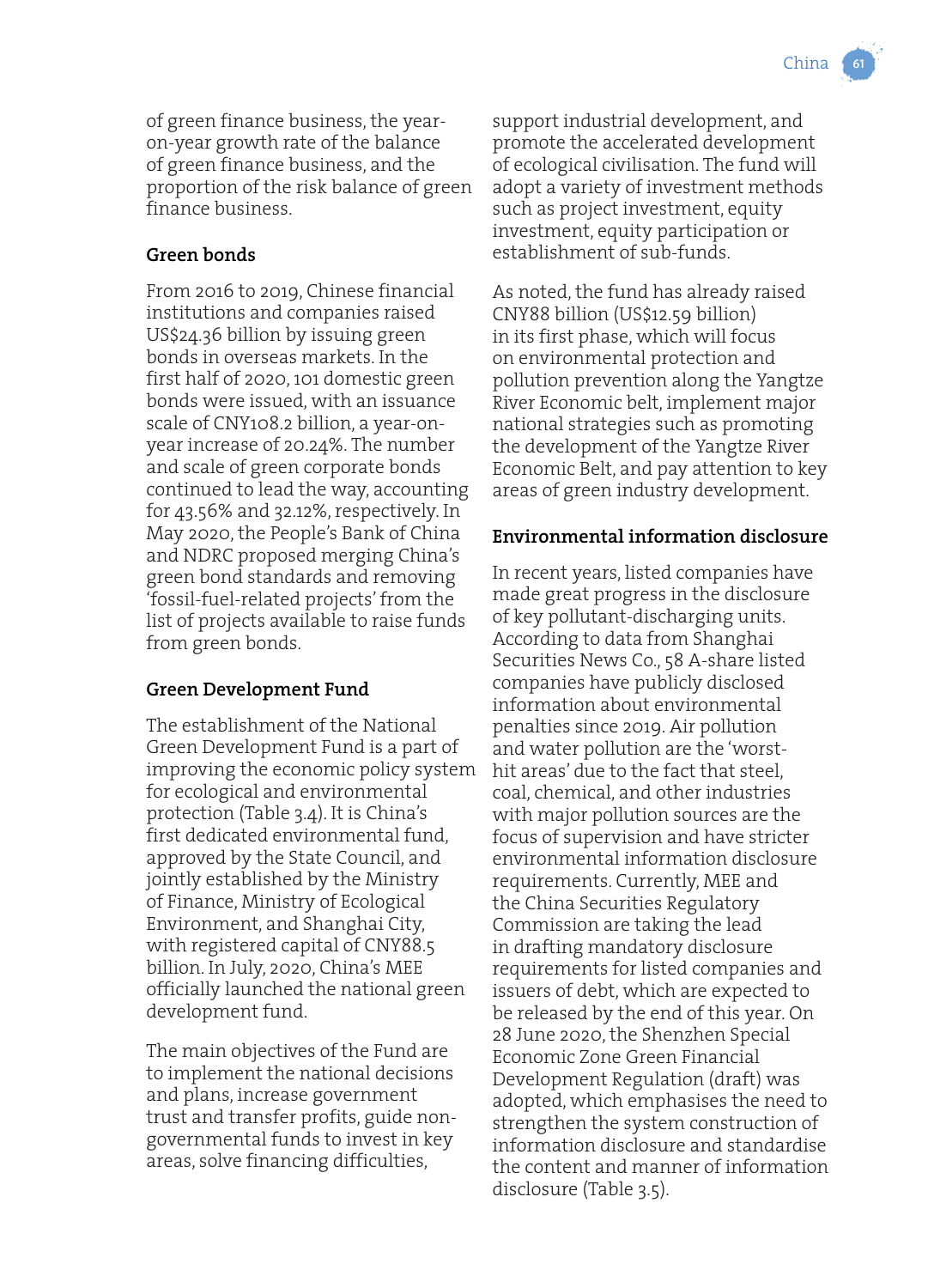| <b>Time</b>              | <b>Issuing authority</b>                                                                                                          | <b>Contents</b>                                                                                                                                                                                                                              |
|--------------------------|-----------------------------------------------------------------------------------------------------------------------------------|----------------------------------------------------------------------------------------------------------------------------------------------------------------------------------------------------------------------------------------------|
| <b>March 2019</b>        | <b>NDRC</b>                                                                                                                       | Green Industry Guidance Directory (2019 edition)                                                                                                                                                                                             |
| <b>March 2019</b>        | Ministry of Justice, NDRC                                                                                                         | jointly issued 'Opinions on Accelerating the Establishment of<br>Green Production and Consumption Regulations and Policy<br>System'                                                                                                          |
| November 2019            | <b>NDRC</b>                                                                                                                       | Overall Plan for Green Living Initiative                                                                                                                                                                                                     |
| May 2019                 | <b>PBC</b>                                                                                                                        | Notice of the People's Bank of China on Supporting the Green<br>Finance Reform and Innovation Pilot Zone to Issue green Debt<br><b>Financing Instruments</b>                                                                                 |
| <b>March 2020</b>        | General Offices of the<br>Central Committee and<br>the State Council                                                              | issued the Guidance on Building a Modern Environmental<br>Governance System, which included strict implementation of<br>the Environmental Protection Tax Law in the environmental<br>governance system.                                      |
| April 2020               | Ministry of Finance,<br>Ministry of Industry and<br>Information Technology,<br>Ministry of Science and<br>Technology, NDRC        | Notice on Improving the Fiscal Subsidy Policy for the Promotion<br>and Application of New Energy Vehicles, which explicitly extends<br>the implementation period of the fiscal subsidy policy for new<br>energy vehicles to the end of 2022. |
| June 2020                | The Shenzhen Municipal<br>People's Congress                                                                                       | Notice on Shenzhen Special Economic Zone Green Financial<br>Development Regulation (draft). It is the first local green finance<br>legislation in China.                                                                                     |
| <b>July 2020</b>         | the Ministry of Finance,<br>MEE and the City of<br>Shanghai                                                                       | jointly launched the National Green Development Fund                                                                                                                                                                                         |
| <b>July 2020</b>         | PBC, NDRC, and China<br>Securities Regulatory<br>Commission                                                                       | Notice on issuance of directory of projects supported by green<br>bonds (2020 edition) for public comment. The coal-related<br>projects will be excluded from directory for the first time                                                   |
| <b>July 2020</b>         | <b>PBC</b>                                                                                                                        | Notice on the Green Finance Performance Evaluation Plan for<br>Deposit Financial Institutions in the banking industry (Draft for<br>Comments)                                                                                                |
| September 2020           | <b>NDRC</b>                                                                                                                       | Notice on Organizing the Construction of Green Industry<br><b>Demonstration Base</b>                                                                                                                                                         |
| September 2020           |                                                                                                                                   | The Guangdong-Hong Kong-Macao Greater Bay Area Green<br>Finance Alliance was jointly established by Guangzhou, Shenzhen,<br>Hong Kong, and Macao                                                                                             |
| September 2020           |                                                                                                                                   | Bank of China issued the first blue bond in the world. On October<br>30, Industrial Bank Hong Kong Branch successfully issued a three-<br>year US dollar fixed interest rate blue bond in the international<br>capital market.               |
| October 2020             | MEE, NDRC, PBC, the<br>Banking and Insurance<br><b>Regulatory Commission</b><br>and the China Securities<br>Regulatory Commission | jointly issued a guideline on promoting investment and financing<br>in addressing climate change.                                                                                                                                            |
| Until the end of<br>2020 |                                                                                                                                   | the number of Chinese banks adopting the Equator Principle has<br>expanded to six, with the join of Chongqing Rural Commercial<br>Bank, the Mianyang Commercial Bank and the Bank of Guizhou                                                 |
| On 1 March<br>2021       | PBC Shenzhen Central<br>Branch                                                                                                    | China's first green finance laws and regulations, as well as<br>the world's first comprehensive bill to regulate green finance<br>-- 'Shenzhen Special Economic Zone Green Finance Regulations'<br>was formally implemented                  |

#### **Table 3.5 Main Green Finance Policies Issued Since 2019**

MEE = Ministry of Ecology and the Environment, NDRC = National Development and Reform Commission, PBC = People's Bank of China.

Source: Author based on official websites of Chinese Ministries.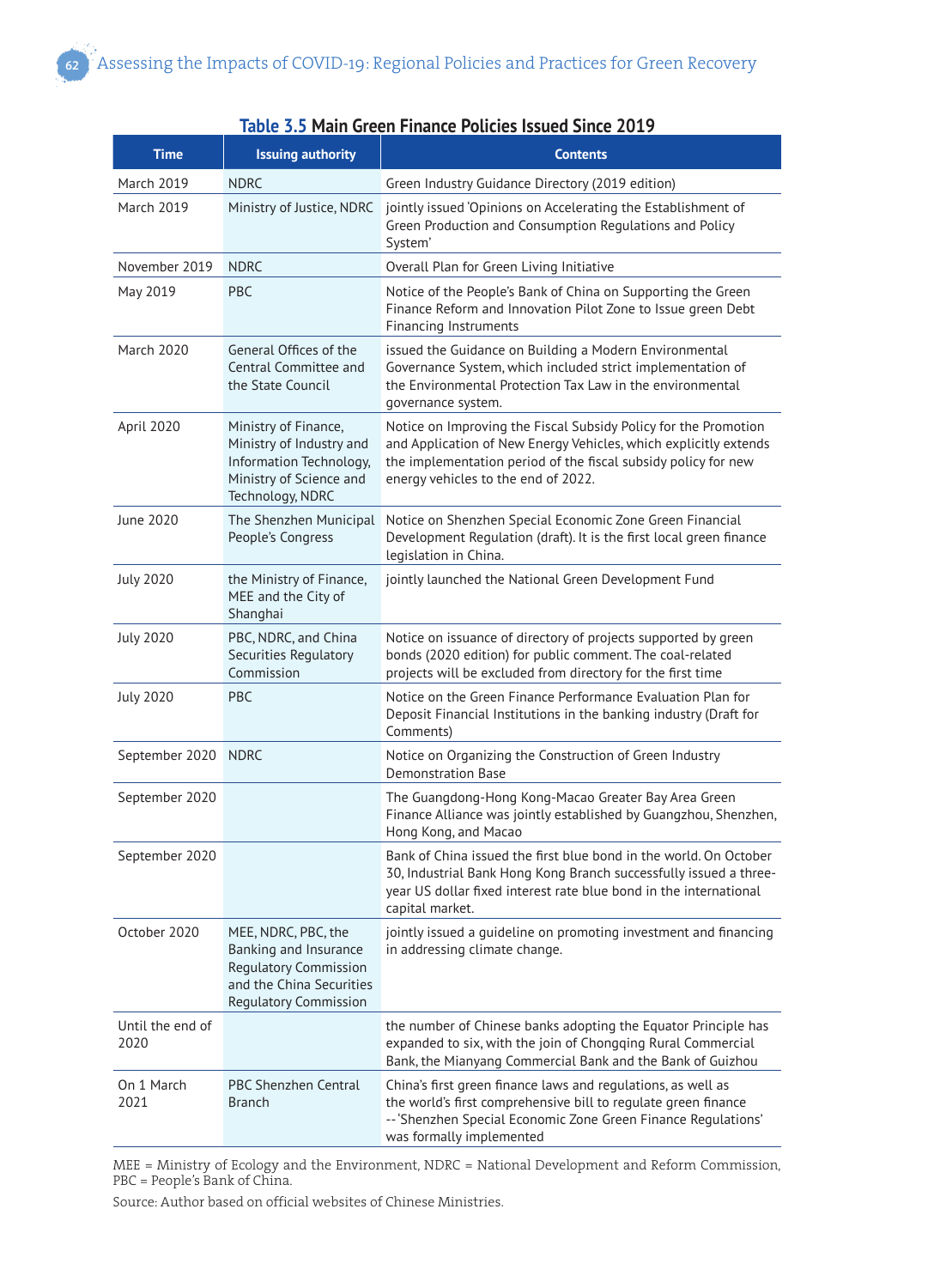# **5. New Ambitious Climate Commitment and Potential Impact**

In the speech to the UN General Assembly on 22 September 2020, President Xi Jinping announced that China will scale up its Nationally Determined Contribution to tackling climate change by adopting more vigorous policies and measures in an effort to peak carbon dioxide emissions before 2030 and reach carbon neutrality before 2060. The announcement is amongst the most significant signs of progress concerning countries' efforts to mitigate climate change since agreeing to the Paris Agreement in 2015. To achieve the targets, top policymakers should take more targeted approaches when drafting the 14th Five-Year Plan. Five sectors – energy, transport, industry, construction, agriculture, and land use – need to work together to make a low-carbon transition under the guidance of the carbon neutrality target. From the perspective of a realisation path, the following green stimulus packages needed:

#### **The first kind of green stimulus measures should focus on the further optimisation of China's energy structure and promote key technologies independent of fossil fuels**, including:

Reasonable control of the scale of coal-fired power plants and means for decommissioning them. At present, China's power generation and industrial energy use are dominated by coal, and the two-carbon emissions account for 44% and 20% respectively. China's industrial emissions peaked in 2012, and emissions from the electricity and heat production and transportation sectors are still increasing. In order to achieve the goal of carbon neutrality, it is necessary to reasonably control the total scale of coal-fired power plants and promote the peak power generation of coal-fired power plants as soon as possible. Most of China's coal-fired power plants were built before 2015. Based on the 30-year life expectancy, they are expected to be decommissioned before 2045. This requires the replacement of about 1 billion kW of coal-fired units with different zero-carbon technologies in the next 20 years.

Optimise the pattern of natural gas supply. Given that the proportion of natural gas in the primary energy consumption structure in 2030 is increased to 15%, China's natural gas consumption in 2030 may be twice that in 2019. In the short to medium term, China must strengthen the diversification of natural gas sources, and at the same time, reduce the intensity of natural gas emissions through vigorous development of carbon capture and storage technology.

Photovoltaic power generation should play a leading role in achieving China's carbon neutrality goal. Compared with other renewable energy sources, photovoltaic power generation is cheaper and easier to achieve. In the past 10 years, the cost of photovoltaic power generation in China has dropped by 90%. The price of module silicon wafers in China has dropped from CNY100 to about CNY2 in 10 years (according to the original specifications), making the cost of photovoltaic power generation as low as 'a dime per kilowatt-hour.'

• There is also much to be done to adjust the energy structure through consumer stimulation. For example, the green industry can be promoted through the repurchase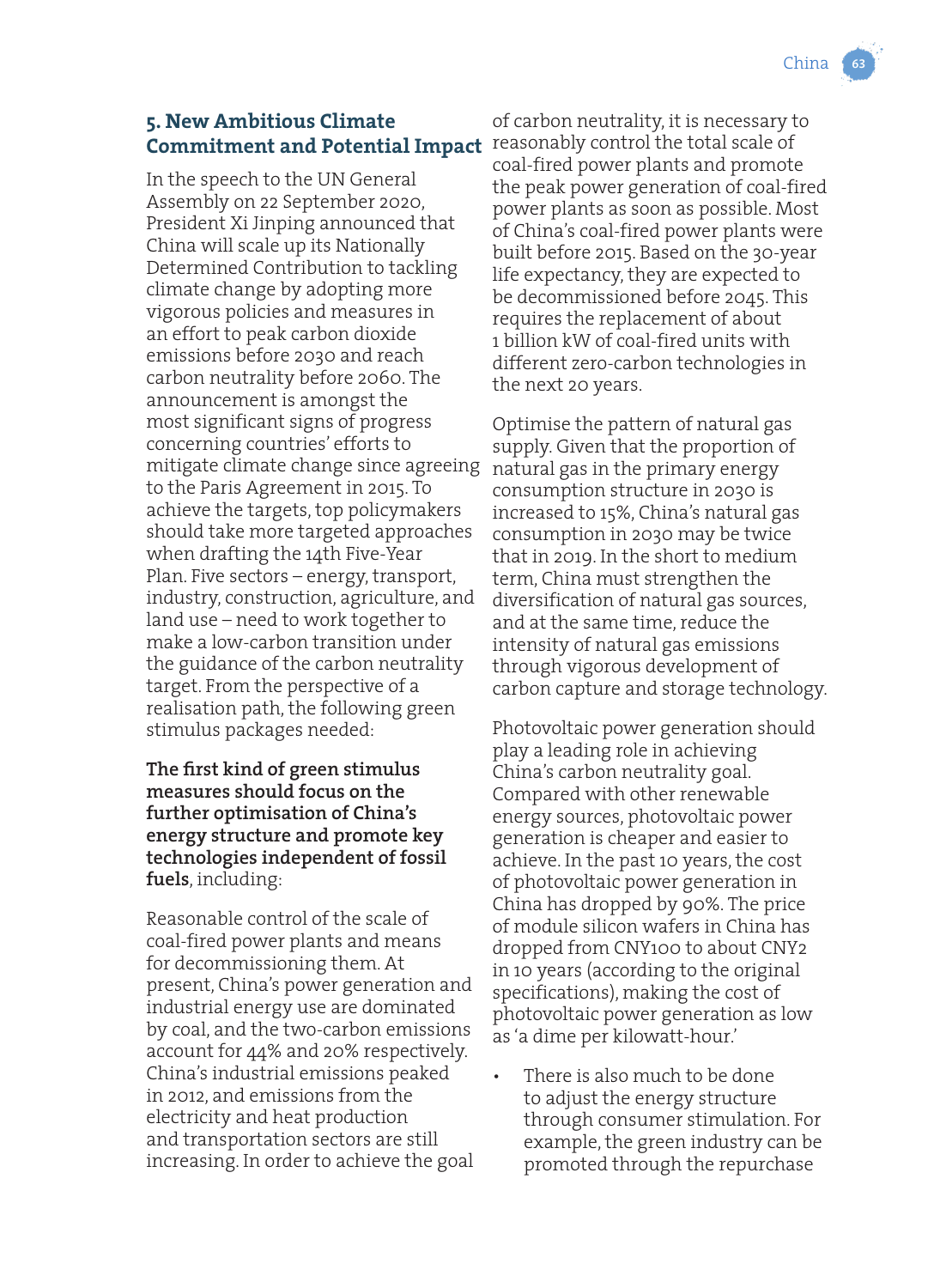Assessing the Impacts of COVID-19: Regional Policies and Practices for Green Recovery

of old home appliances and the consumption encouragement of energy-efficient home appliances. The United Nations Environment Program pointed out in the COVID-19 response report recently released that countries should consider promoting sustainable consumption and production in their intervention measures against the impact of the pandemic.

#### **The second category of green stimulus measures focuses on further electrification and low-carbonisation of the transportation industry:**

- The renewable energy and new energy vehicle industries will see an accelerated shift in investment activities.
- Renewable energy enterprises have more opportunities to expand their business overseas given its advantages in renewable energy production, as well attracting overseas consumers with lower prices.
- Measures to continue this momentum through the consumer side can also include: similar to the consumption of home appliances, encouraging the consumption of new energy vehicles by buying back old fuel vehicles, supporting residents to scrap old, highemission vehicles, and supporting the replacement of new energy vehicles.

**The third category of green stimulus measures should promote the development of key technologies (such as renewable and nuclear power generation and new energy vehicles), and combine emerging technologies such as energy storage, hydrogen energy, and fuel cells:**

- It is expected that during the 14th Five-Year Plan period, the newly installed capacity of wind power and solar power will exceed 100 million kW. A power system with a high proportion of renewable energy needs the support of longterm energy storage technology.
- To reduce emissions from the transportation sector, it is necessary to accelerate the deployment of new energy vehicles and hydrogen fuel cell vehicles, and actively promote the progress of biofuels, hydrogen, electrification, and other technological routes in the aviation and maritime fields.
- China can consider increasing investment in transportation electrification, rather than continuing to increase investment in the oil and gas industry. By developing electric vehicles and promoting the electrification of trucks, China will reduce China's dependence on oil and gas imports. Since the cost of electrification of transportation is much lower than the development cost of upstream oil and gas production, this will be a more stable approach in the long run.

**The fourth category of green stimulus measures should focus on proactive guidance and support measures, like green finance, carbon market, capacity building, etc.:**

Supporting investments in such industries as green buildings, clean transportation, and renewable energy. In the estimation of Boston Consulting Group (Chen et al., 2020), to achieve the carbon neutral goal, China needs a cumulative investment of CNY90– 100 trillion between 2020 and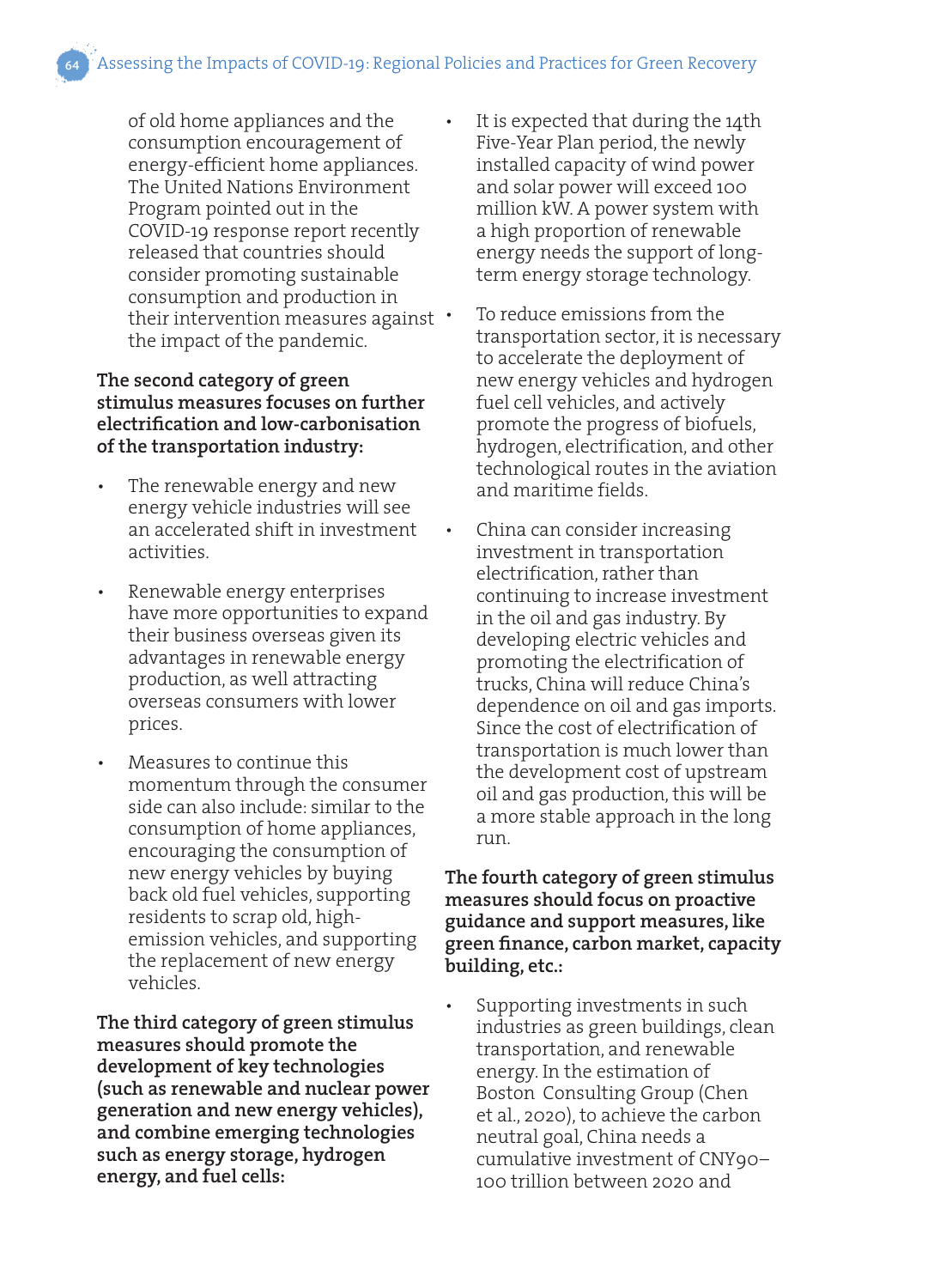2050, accounting for about 2% of the total cumulative GDP over the 30-year period. The central bank can provide a favourable liquidity environment for bond issuance.

- Carbon pricing could be a key driver of efforts to accelerate energy conservation and emissions reduction. It is expected that the national carbon market will complete the first transaction in the power generation industry from 2020 to 2021, include 80% of key emission units, and gradually introduce national certified voluntary emission reductions. It may expand to other industries whose mid-year comprehensive energy consumption reaches 10,000 tonnes of standard coal, such as petroleum processing and coking industry, chemical raw material and chemical product manufacturing, non-metallic mineral products industry, paper and paper products, and civil aviation, etc. The GHG category includes not only the direct carbon emissions from fossil fuel combustion, but also the indirect carbon emissions caused by the use of electricity and heat. During this period, the national carbon market will also explore the trading of allowance derivatives and paid allocation of allowances.
- In the long run, providing workers with skills upgrades creates a higher-skilled workforce and helps a country gain a competitive edge in some advantageous projects. Well-trained workers have a spillover effect on the whole chain of economic production and have a positive impact on the economy.

In general, China's climate actions and commitments during the pandemic will give a strong boost to global confidence and determination in reducing greenhouse gas emissions. The pandemic has also provided an opportunity for China to speed up their transition into a more energyfriendly future. While considering the domestic and world situation, there are various challenges, such as a highly competitive domestic market, possible subsidy cuts, slowing global demand, the US-China trade war in the short run, and costly energy restructuring, Insufficient human capital reserve, financial gaps, technological hurdles, etc in the long term. Achieving decarbonisation by 2060 will require a significant and rapid shift from China's current economic structure and energy system, and need good top-level policy design and active climate action in the next 5 years.